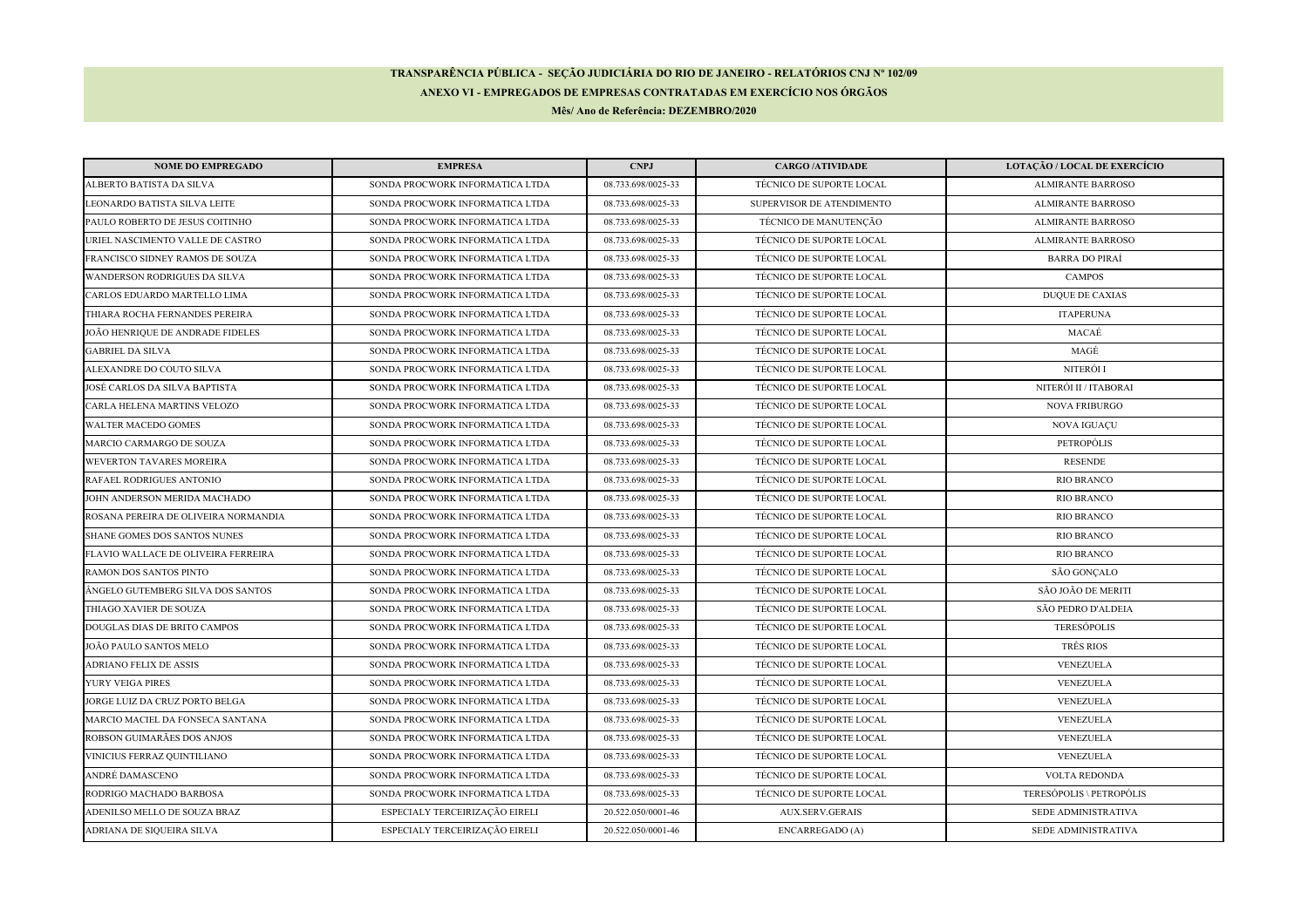| ADRIANA FILISMINA DA COSTA IVO    | ESPECIALY TERCEIRIZAÇÃO EIRELI | 20.522.050/0001-46 | <b>AUX.SERV.GERAIS</b>   | SEDE ADMINISTRATIVA |
|-----------------------------------|--------------------------------|--------------------|--------------------------|---------------------|
| ADRIANA MOREIRA DA SILVA          | ESPECIALY TERCEIRIZAÇÃO EIRELI | 20.522.050/0001-46 | COPEIRO (A)              | SEDE ADMINISTRATIVA |
| ADRIANA SANTOS MAIO CAROBA        | ESPECIALY TERCEIRIZAÇÃO EIRELI | 20.522.050/0001-46 | <b>AUX.SERV.GERAIS</b>   | SEDE ADMINISTRATIVA |
| ADRIANO LUIZ PEREIRA              | ESPECIALY TERCEIRIZAÇÃO EIRELI | 20.522.050/0001-46 | AUX.SERV.GERAIS          | SEDE ADMINISTRATIVA |
| <b>AGLIA MARIA DOS SANTOS</b>     | ESPECIALY TERCEIRIZAÇÃO EIRELI | 20.522.050/0001-46 | <b>AUX.SERV.GERAIS</b>   | SEDE ADMINISTRATIVA |
| <b>AGNALDO DOS REIS</b>           | ESPECIALY TERCEIRIZAÇÃO EIRELI | 20.522.050/0001-46 | <b>AUX.SERV.GERAIS</b>   | SEDE ADMINISTRATIVA |
| <b>AGNALDO DOS SANTOS</b>         | ESPECIALY TERCEIRIZAÇÃO EIRELI | 20.522.050/0001-46 | <b>ENCARREGADO</b> (A)   | SEDE ADMINISTRATIVA |
| ALBERTINO AMERICO DE OLIVEIRA     | ESPECIALY TERCEIRIZAÇÃO EIRELI | 20.522.050/0001-46 | <b>AUX.SERV.GERAIS</b>   | SEDE ADMINISTRATIVA |
| ALEX DA SILVA                     | ESPECIALY TERCEIRIZAÇÃO EIRELI | 20.522.050/0001-46 | <b>AUX.SERV.GERAIS</b>   | SEDE ADMINISTRATIVA |
| ALEX SOUZA DA SILVA               | ESPECIALY TERCEIRIZAÇÃO EIRELI | 20.522.050/0001-46 | <b>AUX.SERV.GERAIS</b>   | SEDE ADMINISTRATIVA |
| ALEXANDRE DE SOUZA SANTANA        | ESPECIALY TERCEIRIZAÇÃO EIRELI | 20.522.050/0001-46 | AUX.SERV.GERAIS          | SEDE ADMINISTRATIVA |
| ALINE DA SILVA FERREIRA           | ESPECIALY TERCEIRIZAÇÃO EIRELI | 20.522.050/0001-46 | <b>AUX.SERV.GERAIS</b>   | SEDE ADMINISTRATIVA |
| ALINE DE SOUZA SANTOS             | ESPECIALY TERCEIRIZAÇÃO EIRELI | 20.522.050/0001-46 | <b>AUX.SERV.GERAIS</b>   | SEDE ADMINISTRATIVA |
| <b>ALMIR SANTOS DE JESUS</b>      | ESPECIALY TERCEIRIZAÇÃO EIRELI | 20.522.050/0001-46 | <b>AUX.SERV.GERAIS</b>   | SEDE ADMINISTRATIVA |
| ANA CLAUDIA DA SILVA GONZAGA      | ESPECIALY TERCEIRIZAÇÃO EIRELI | 20.522.050/0001-46 | <b>AUX.SERV.GERAIS</b>   | SEDE ADMINISTRATIVA |
| ANA LUCIA DE LIMA SILVA           | ESPECIALY TERCEIRIZAÇÃO EIRELI | 20.522.050/0001-46 | <b>AUX.SERV.GERAIS</b>   | SEDE ADMINISTRATIVA |
| ANA LUCIA FRANCO DA SILVA         | ESPECIALY TERCEIRIZAÇÃO EIRELI | 20.522.050/0001-46 | <b>AUX.SERV.GERAIS</b>   | SEDE ADMINISTRATIVA |
| ANA PAULA CURTY DE SOUZA          | ESPECIALY TERCEIRIZAÇÃO EIRELI | 20.522.050/0001-46 | <b>AUX.SERV.GERAIS</b>   | SEDE ADMINISTRATIVA |
| ANA PAULA DA SILVA LOUREIRO       | ESPECIALY TERCEIRIZAÇÃO EIRELI | 20.522.050/0001-46 | <b>AUX.SERV.GERAIS</b>   | SEDE ADMINISTRATIVA |
| ANA PAULA JOSE PEREIRA SOARES     | ESPECIALY TERCEIRIZAÇÃO EIRELI | 20.522.050/0001-46 | <b>AUX.SERV.GERAIS</b>   | SEDE ADMINISTRATIVA |
| ANDERSON DE OLIVEIRA DE LIMA      | ESPECIALY TERCEIRIZAÇÃO EIRELI | 20.522.050/0001-46 | AUXILIAR DE ALMOXARIFADO | SEDE ADMINISTRATIVA |
| ANDRE LUIS DA SILVA               | ESPECIALY TERCEIRIZAÇÃO EIRELI | 20.522.050/0001-46 | AUX.SERV.GERAIS          | SEDE ADMINISTRATIVA |
| ANDRE LUIZ ROSA                   | ESPECIALY TERCEIRIZAÇÃO EIRELI | 20.522.050/0001-46 | <b>AUX.SERV.GERAIS</b>   | SEDE ADMINISTRATIVA |
| ANDREA ANDRADE DE OLIVEIRA        | ESPECIALY TERCEIRIZAÇÃO EIRELI | 20.522.050/0001-46 | <b>AUX.SERV.GERAIS</b>   | SEDE ADMINISTRATIVA |
| ANDREY MAMEDE ALVES MARINHO       | ESPECIALY TERCEIRIZAÇÃO EIRELI | 20.522.050/0001-46 | AUX.SERV.GERAIS          | <b>CENTRO</b>       |
| ANGELA MARCIA SANTOS MELLO        | ESPECIALY TERCEIRIZAÇÃO EIRELI | 20.522.050/0001-46 | <b>AUX.SERV.GERAIS</b>   | <b>CENTRO</b>       |
| ANGELA MARIA SOUZA AFON DE JESUS  | ESPECIALY TERCEIRIZAÇÃO EIRELI | 20.522.050/0001-46 | <b>AUX.SERV.GERAIS</b>   | <b>CENTRO</b>       |
| ANTONIO JOSE DE SOUZA CONCEICAO   | ESPECIALY TERCEIRIZAÇÃO EIRELI | 20.522.050/0001-46 | <b>AUX.SERV.GERAIS</b>   | <b>CENTRO</b>       |
| ANTONIO ROBERTO FELIPE DOS SANTOS | ESPECIALY TERCEIRIZAÇÃO EIRELI | 20.522.050/0001-46 | <b>AUX.SERV.GERAIS</b>   | <b>CENTRO</b>       |
| ARIADNE TEODORO MACHADO FERREIRA  | ESPECIALY TERCEIRIZAÇÃO EIRELI | 20.522.050/0001-46 | <b>AUX.SERV.GERAIS</b>   | <b>CENTRO</b>       |
| ARLINDO ALMEIDA SILVA             | ESPECIALY TERCEIRIZAÇÃO EIRELI | 20.522.050/0001-46 | <b>AUX.SERV.GERAIS</b>   | <b>CENTRO</b>       |
| BRAULIO DE OLIVEIRA ABRAHAO       | ESPECIALY TERCEIRIZAÇÃO EIRELI | 20.522.050/0001-46 | <b>AUX.SERV.GERAIS</b>   | <b>CENTRO</b>       |
| CAMILA DA SILVA FERNANDES         | ESPECIALY TERCEIRIZAÇÃO EIRELI | 20.522.050/0001-46 | <b>AUX.SERV.GERAIS</b>   | <b>CENTRO</b>       |
| CARINA FELIX DE LIMA              | ESPECIALY TERCEIRIZAÇÃO EIRELI | 20.522.050/0001-46 | <b>RECEPCIONISTA</b>     | <b>CENTRO</b>       |
| CARLOS HENRIQUE NUNES             | ESPECIALY TERCEIRIZAÇÃO EIRELI | 20.522.050/0001-46 | <b>AUX.SERV.GERAIS</b>   | <b>CENTRO</b>       |
| <b>CARLOS JOSE NUNES</b>          | ESPECIALY TERCEIRIZAÇÃO EIRELI | 20.522.050/0001-46 | <b>AUX.SERV.GERAIS</b>   | <b>CENTRO</b>       |
| CATIA APARECIDA DA SILVA TEIXEIRA | ESPECIALY TERCEIRIZAÇÃO EIRELI | 20.522.050/0001-46 | <b>AUX.SERV.GERAIS</b>   | <b>CENTRO</b>       |
| <b>CLAUDIA ROZENDO MARINS</b>     | ESPECIALY TERCEIRIZAÇÃO EIRELI | 20.522.050/0001-46 | <b>AUX.SERV.GERAIS</b>   | <b>CENTRO</b>       |
| <b>CLEYTON FERREIRA DA SILVA</b>  | ESPECIALY TERCEIRIZAÇÃO EIRELI | 20.522.050/0001-46 | <b>AUX.SERV.GERAIS</b>   | $\sf CENTRO$        |
| CLODOALDO DA COSTA MATHIAS        | ESPECIALY TERCEIRIZAÇÃO EIRELI | 20.522.050/0001-46 | <b>AUX.SERV.GERAIS</b>   | <b>CENTRO</b>       |
| CRISTIANE CLARIMUNDO              | ESPECIALY TERCEIRIZAÇÃO EIRELI | 20.522.050/0001-46 | <b>AUX.SERV.GERAIS</b>   | <b>CENTRO</b>       |
| CRISTIANE DOS SANTOS LUCAS        | ESPECIALY TERCEIRIZAÇÃO EIRELI | 20.522.050/0001-46 | <b>AUX.SERV.GERAIS</b>   | <b>CENTRO</b>       |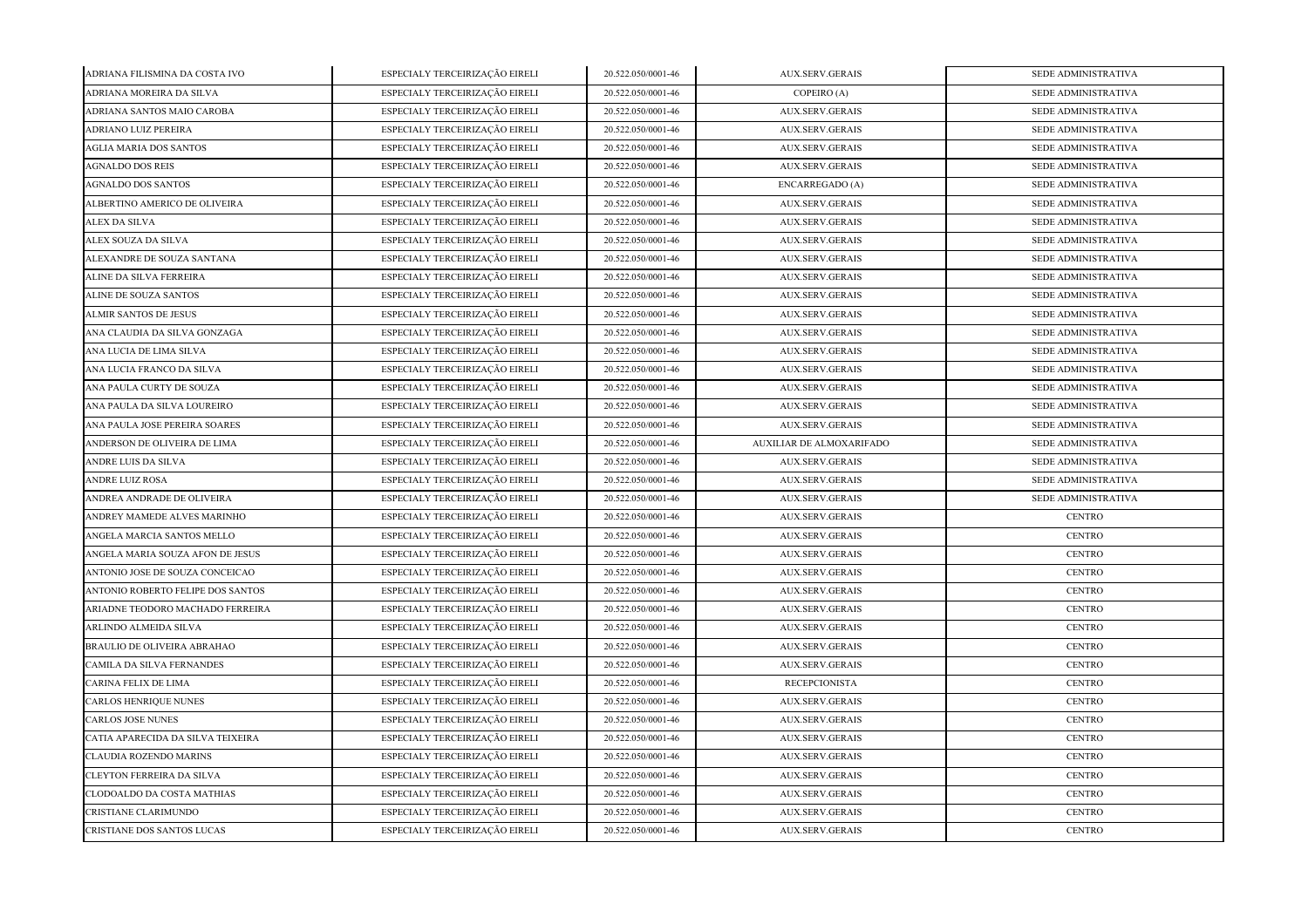| CRISTIANE FERNANDES DE OLIVEIRA          | ESPECIALY TERCEIRIZAÇÃO EIRELI | 20.522.050/0001-46 | <b>RECEPCIONISTA</b>     | <b>CENTRO</b> |
|------------------------------------------|--------------------------------|--------------------|--------------------------|---------------|
| CRISTIANE MARIANO AGRICOLA               | ESPECIALY TERCEIRIZAÇÃO EIRELI | 20.522.050/0001-46 | AUX.SERV.GERAIS          | <b>CENTRO</b> |
| CRISTINA RAMOS DOS SANTOS                | ESPECIALY TERCEIRIZAÇÃO EIRELI | 20.522.050/0001-46 | <b>AUX.SERV.GERAIS</b>   | <b>CENTRO</b> |
| DALVANIRA BAZILIO DO NASCIMENTO          | ESPECIALY TERCEIRIZAÇÃO EIRELI | 20.522.050/0001-46 | <b>AUX.SERV.GERAIS</b>   | <b>CENTRO</b> |
| DANIELE DE FATIMA SARAPIAO               | ESPECIALY TERCEIRIZAÇÃO EIRELI | 20.522.050/0001-46 | <b>AUX.SERV.GERAIS</b>   | <b>CENTRO</b> |
| DANIELE SANT ANNA MORAES                 | ESPECIALY TERCEIRIZAÇÃO EIRELI | 20.522.050/0001-46 | ENCARREGADO (A)          | <b>CENTRO</b> |
| <b>DANIELE TELES RIBEIRO</b>             | ESPECIALY TERCEIRIZAÇÃO EIRELI | 20.522.050/0001-46 | <b>AUX.SERV.GERAIS</b>   | <b>CENTRO</b> |
| DAVI VELTRI DE OLIVEIRA                  | ESPECIALY TERCEIRIZAÇÃO EIRELI | 20.522.050/0001-46 | AUXILIAR DE ALMOXARIFADO | <b>CENTRO</b> |
| DAVID ARAUJO DA SILVA                    | ESPECIALY TERCEIRIZAÇÃO EIRELI | 20.522.050/0001-46 | <b>AUX.SERV.GERAIS</b>   | <b>CENTRO</b> |
| DEIVISON PASSOS DA SILVA                 | ESPECIALY TERCEIRIZAÇÃO EIRELI | 20.522.050/0001-46 | <b>AUX.SERV.GERAIS</b>   | <b>CENTRO</b> |
| DENILCE DE SOUZA MACHADO                 | ESPECIALY TERCEIRIZAÇÃO EIRELI | 20.522.050/0001-46 | <b>AUX.SERV.GERAIS</b>   | <b>CENTRO</b> |
| DENISE SILVA DE PAULA                    | ESPECIALY TERCEIRIZAÇÃO EIRELI | 20.522.050/0001-46 | <b>AUX.SERV.GERAIS</b>   | <b>CENTRO</b> |
| DIANA DEBORA GOMES DE MORAIS             | ESPECIALY TERCEIRIZAÇÃO EIRELI | 20.522.050/0001-46 | <b>AUX.SERV.GERAIS</b>   | <b>CENTRO</b> |
| DRIELI DO NASCIMENTO DE JESUS DOS SANTOS | ESPECIALY TERCEIRIZAÇÃO EIRELI | 20.522.050/0001-46 | AUX.SERV.GERAIS          | <b>CENTRO</b> |
| EDILANE MATHIAS DE PAIVA                 | ESPECIALY TERCEIRIZAÇÃO EIRELI | 20.522.050/0001-46 | <b>AUX.SERV.GERAIS</b>   | <b>CENTRO</b> |
| EDSOELENA FATIMA RODRIGUES               | ESPECIALY TERCEIRIZAÇÃO EIRELI | 20.522.050/0001-46 | <b>AUX.SERV.GERAIS</b>   | <b>CENTRO</b> |
| <b>EDSON BASTOS DA SILVA</b>             | ESPECIALY TERCEIRIZAÇÃO EIRELI | 20.522.050/0001-46 | <b>AUX.SERV.GERAIS</b>   | <b>CENTRO</b> |
| EDSON FILIPE DOS SANTOS LISBOA           | ESPECIALY TERCEIRIZAÇÃO EIRELI | 20.522.050/0001-46 | <b>AUX.SERV.GERAIS</b>   | <b>CENTRO</b> |
| EIDJOBERTO BARBOSA DE ARAUJO             | ESPECIALY TERCEIRIZAÇÃO EIRELI | 20.522.050/0001-46 | <b>AUX.SERV.GERAIS</b>   | <b>CENTRO</b> |
| ELEN DOS SANTOS FERREIRA                 | ESPECIALY TERCEIRIZAÇÃO EIRELI | 20.522.050/0001-46 | AUX.SERV.GERAIS          | <b>CENTRO</b> |
| ELIANE CUNHA DA ROCHA                    | ESPECIALY TERCEIRIZAÇÃO EIRELI | 20.522.050/0001-46 | <b>AUX.SERV.GERAIS</b>   | <b>CENTRO</b> |
| ELIANE DOS SANTOS FREITAS                | ESPECIALY TERCEIRIZAÇÃO EIRELI | 20.522.050/0001-46 | <b>AUX.SERV.GERAIS</b>   | <b>CENTRO</b> |
| ELIANE GOMES DE SOUZA                    | ESPECIALY TERCEIRIZAÇÃO EIRELI | 20.522.050/0001-46 | <b>AUX.SERV.GERAIS</b>   | <b>CENTRO</b> |
| ELIZETE RODRIGUES DOS SANTOS             | ESPECIALY TERCEIRIZAÇÃO EIRELI | 20.522.050/0001-46 | AUX.SERV.GERAIS          | <b>CENTRO</b> |
| <b>ELMA FREITAS DE SOUZA</b>             | ESPECIALY TERCEIRIZAÇÃO EIRELI | 20.522.050/0001-46 | AUX.SERV.GERAIS          | <b>CENTRO</b> |
| <b>EMANOEL NASCIMENTO CAMPOS</b>         | ESPECIALY TERCEIRIZAÇÃO EIRELI | 20.522.050/0001-46 | <b>AUX.SERV.GERAIS</b>   | PRAÇA MAUA    |
| ERALDO FRANCISCO DOS SANTOS              | ESPECIALY TERCEIRIZAÇÃO EIRELI | 20.522.050/0001-46 | <b>AUX.SERV.GERAIS</b>   | PRAÇA MAUA    |
| ESTHER SOUZA DE OLIVEIRA                 | ESPECIALY TERCEIRIZAÇÃO EIRELI | 20.522.050/0001-46 | <b>RECEPCIONISTA</b>     | PRAÇA MAUA    |
| FABIANA CRISOSTOMO DA SILVA              | ESPECIALY TERCEIRIZAÇÃO EIRELI | 20.522.050/0001-46 | <b>AUX.SERV.GERAIS</b>   | PRAÇA MAUA    |
| FABIANO VENTURA DA SILVA                 | ESPECIALY TERCEIRIZAÇÃO EIRELI | 20.522.050/0001-46 | AUX.SERV.GERAIS          | PRAÇA MAUA    |
| FERNANDA BARBOSA DE SOUZA                | ESPECIALY TERCEIRIZAÇÃO EIRELI | 20.522.050/0001-46 | AUX.SERV.GERAIS          | PRAÇA MAUA    |
| FRANCIS MARIA DA SILVA CUSTODIO          | ESPECIALY TERCEIRIZAÇÃO EIRELI | 20.522.050/0001-46 | AUX.SERV.GERAIS          | PRAÇA MAUA    |
| GEORGINA DO AMARAL RIBEIRO ZACARIAS      | ESPECIALY TERCEIRIZAÇÃO EIRELI | 20.522.050/0001-46 | AUX.SERV.GERAIS          | PRAÇA MAUA    |
| <b>GILSEMAR DE ARAUJO NASCIMENTO</b>     | ESPECIALY TERCEIRIZAÇÃO EIRELI | 20.522.050/0001-46 | <b>AUX.SERV.GERAIS</b>   | PRAÇA MAUA    |
| <b>GILSON ALVES PERSEQUINO</b>           | ESPECIALY TERCEIRIZAÇÃO EIRELI | 20.522.050/0001-46 | <b>AUX.SERV.GERAIS</b>   | PRAÇA MAUA    |
| <b>GILVAN PEREIRA RODRIGUES</b>          | ESPECIALY TERCEIRIZAÇÃO EIRELI | 20.522.050/0001-46 | <b>AUX.SERV.GERAIS</b>   | PRAÇA MAUA    |
| HELIO SOARES DA SILVA JUNIOR             | ESPECIALY TERCEIRIZAÇÃO EIRELI | 20.522.050/0001-46 | <b>AUX.SERV.GERAIS</b>   | PRAÇA MAUA    |
| HUGO RODRIGUES RIBEIRO BARBOSA           | ESPECIALY TERCEIRIZAÇÃO EIRELI | 20.522.050/0001-46 | AUX.SERV.GERAIS          | PRAÇA MAUA    |
| <b>IAGO DE OLIVEIRA ROSA</b>             | ESPECIALY TERCEIRIZAÇÃO EIRELI | 20.522.050/0001-46 | AUX.SERV.GERAIS          | PRAÇA MAUA    |
| <b>IRACI DOS SANTOS DUTRA</b>            | ESPECIALY TERCEIRIZAÇÃO EIRELI | 20.522.050/0001-46 | <b>AUX.SERV.GERAIS</b>   | PRAÇA MAUA    |
| IRIS CAROLINE FREITAS DA SILVA           | ESPECIALY TERCEIRIZAÇÃO EIRELI | 20.522.050/0001-46 | <b>AUX.SERV.GERAIS</b>   | PRAÇA MAUA    |
| <b>IZAMARA MODESTO</b>                   | ESPECIALY TERCEIRIZAÇÃO EIRELI | 20.522.050/0001-46 | <b>AUX.SERV.GERAIS</b>   | PRACA MAUA    |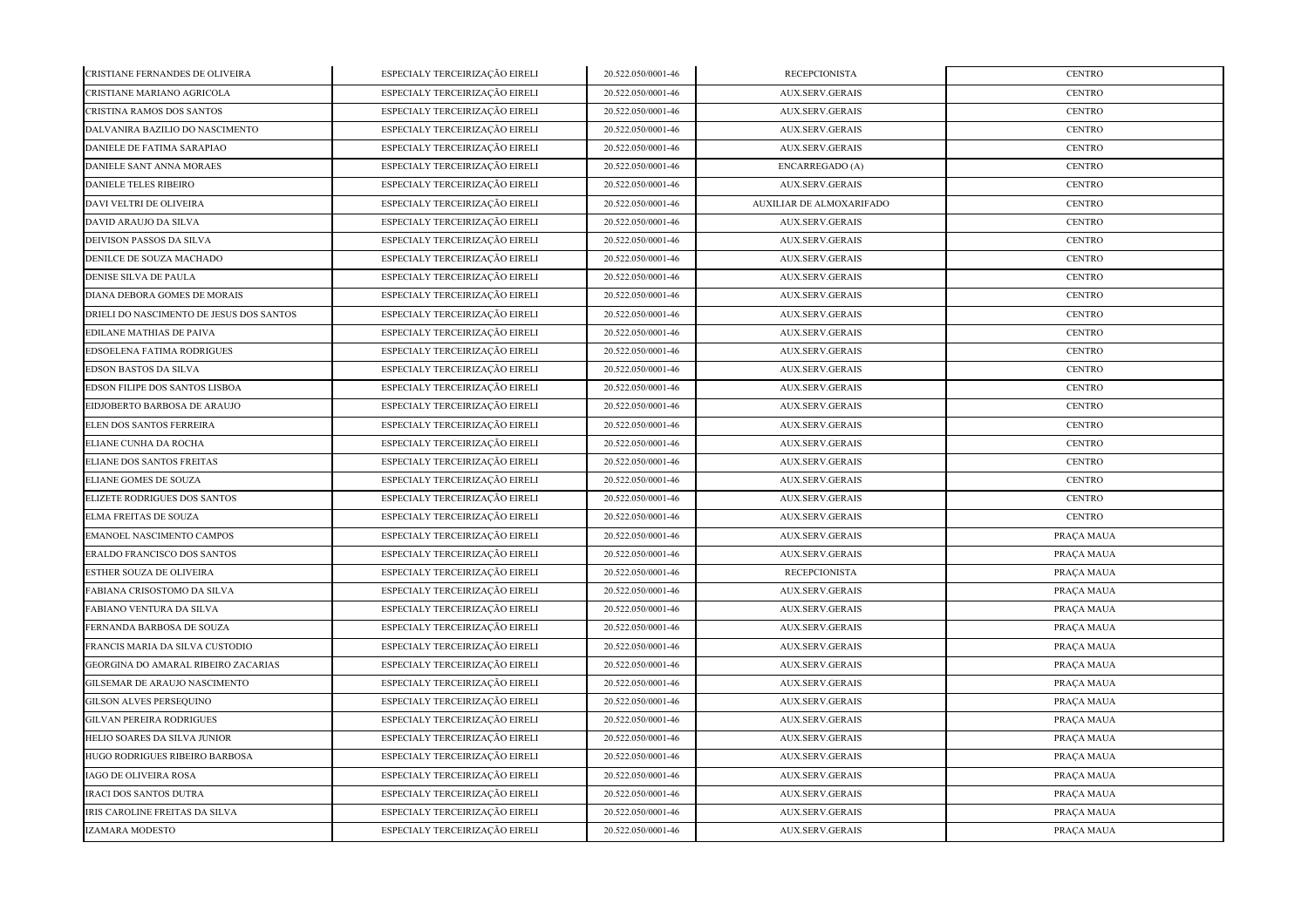| JAILSA PEREIRA DA SILVA                   | ESPECIALY TERCEIRIZAÇÃO EIRELI | 20.522.050/0001-46 | <b>RECEPCIONISTA</b>   | PRAÇA MAUA          |
|-------------------------------------------|--------------------------------|--------------------|------------------------|---------------------|
| JAIME DA SILVA FILHO                      | ESPECIALY TERCEIRIZAÇÃO EIRELI | 20.522.050/0001-46 | <b>AUX.SERV.GERAIS</b> | PRAÇA MAUA          |
| <b>JAIRO GOMES BARBOZA</b>                | ESPECIALY TERCEIRIZAÇÃO EIRELI | 20.522.050/0001-46 | <b>AUX.SERV.GERAIS</b> | PRAÇA MAUA          |
| JANDERSON CARLOS CORREIA DA SILVA         | ESPECIALY TERCEIRIZAÇÃO EIRELI | 20.522.050/0001-46 | <b>AUX.SERV.GERAIS</b> | PRAÇA MAUA          |
| JOAO DO NASCIMENTO                        | ESPECIALY TERCEIRIZAÇÃO EIRELI | 20.522.050/0001-46 | <b>AUX.SERV.GERAIS</b> | PRAÇA MAUA          |
| JOAO LUIZ MIGUEL ABRUNHOSA                | ESPECIALY TERCEIRIZAÇÃO EIRELI | 20.522.050/0001-46 | AUX.SERV.GERAIS        | PRAÇA MAUA          |
| JOAO MARQUES DA SILVA                     | ESPECIALY TERCEIRIZAÇÃO EIRELI | 20.522.050/0001-46 | AUX.SERV.GERAIS        | PRAÇA MAUA          |
| JOAO VICTOR CARVALHO CARDOSO DA CONCEIÇÃO | ESPECIALY TERCEIRIZAÇÃO EIRELI | 20.522.050/0001-46 | <b>AUX.SERV.GERAIS</b> | PRAÇA MAUA          |
| JORGE DA SILVA ANTHERO                    | ESPECIALY TERCEIRIZAÇÃO EIRELI | 20.522.050/0001-46 | <b>AUX.SERV.GERAIS</b> | PRAÇA MAUA          |
| JORGE LUIZ DOS SANTOS                     | ESPECIALY TERCEIRIZAÇÃO EIRELI | 20.522.050/0001-46 | <b>AUX.SERV.GERAIS</b> | PRAÇA MAUA          |
| JOSE ANTONIO DOS SANTOS FILHO             | ESPECIALY TERCEIRIZAÇÃO EIRELI | 20.522.050/0001-46 | AUX.SERV.GERAIS        | PRAÇA MAUA          |
| <b>JOSE CARLOS DA SILVA AREAS</b>         | ESPECIALY TERCEIRIZAÇÃO EIRELI | 20.522.050/0001-46 | <b>AUX.SERV.GERAIS</b> | PRAÇA MAUA          |
| JOSE MARCOS DE ANDRADE                    | ESPECIALY TERCEIRIZAÇÃO EIRELI | 20.522.050/0001-46 | <b>AUX.SERV.GERAIS</b> | PRAÇA MAUA          |
| JOSE SILVA SANTOS JUNIOR                  | ESPECIALY TERCEIRIZAÇÃO EIRELI | 20.522.050/0001-46 | <b>AUX.SERV.GERAIS</b> | PRAÇA MAUA          |
| <b>JOVELINA ALMEIDA</b>                   | ESPECIALY TERCEIRIZAÇÃO EIRELI | 20.522.050/0001-46 | <b>AUX.SERV.GERAIS</b> | PRAÇA MAUA          |
| JOYCE TEODORO SALERMO                     | ESPECIALY TERCEIRIZAÇÃO EIRELI | 20.522.050/0001-46 | <b>RECEPCIONISTA</b>   | PRAÇA MAUA          |
| JULIANA CRISTINA DA SILVA                 | ESPECIALY TERCEIRIZAÇÃO EIRELI | 20.522.050/0001-46 | <b>AUX.SERV.GERAIS</b> | PRAÇA MAUA          |
| JULIANA DA SILVA DOS SANTOS               | ESPECIALY TERCEIRIZAÇÃO EIRELI | 20.522.050/0001-46 | AUX.SERV.GERAIS        | PRAÇA MAUA          |
| JULIANA DOS SANTOS CABRAL                 | ESPECIALY TERCEIRIZAÇÃO EIRELI | 20.522.050/0001-46 | <b>RECEPCIONISTA</b>   | PRAÇA MAUA          |
| JUSSARA JOSE DA SILVA                     | ESPECIALY TERCEIRIZAÇÃO EIRELI | 20.522.050/0001-46 | <b>AUX.SERV.GERAIS</b> | PRAÇA MAUA          |
| KATIA ANTONIETA DOS SANTOS                | ESPECIALY TERCEIRIZAÇÃO EIRELI | 20.522.050/0001-46 | COPEIRO (A)            | PRAÇA MAUA          |
| LEANDRO SILVA DA COSTA                    | ESPECIALY TERCEIRIZAÇÃO EIRELI | 20.522.050/0001-46 | AUX.SERV.GERAIS        | PRAÇA MAUA          |
| LEDA BEZERRA BEMJAMIM                     | ESPECIALY TERCEIRIZAÇÃO EIRELI | 20.522.050/0001-46 | <b>AUX.SERV.GERAIS</b> | PRAÇA MAUA          |
| <b>LEILSON BARBOSA</b>                    | ESPECIALY TERCEIRIZAÇÃO EIRELI | 20.522.050/0001-46 | <b>AUX.SERV.GERAIS</b> | PRAÇA MAUA          |
| LEONARDO DIAS REZENDE                     | ESPECIALY TERCEIRIZAÇÃO EIRELI | 20.522.050/0001-46 | SUPERVISOR (A)         | PRAÇA MAUA          |
| LEONARDO DOS SANTOS COELHO                | ESPECIALY TERCEIRIZAÇÃO EIRELI | 20.522.050/0001-46 | <b>AUX.SERV.GERAIS</b> | PRAÇA MAUA          |
| LEONARDO NOGUEIRA DA SILVA                | ESPECIALY TERCEIRIZAÇÃO EIRELI | 20.522.050/0001-46 | <b>AUX.SERV.GERAIS</b> | PRAÇA MAUA          |
| LIDIA DA COSTA                            | ESPECIALY TERCEIRIZAÇÃO EIRELI | 20.522.050/0001-46 | <b>AUX.SERV.GERAIS</b> | PRAÇA MAUA          |
| LINDAURA SILVESTRE DA SILVA               | ESPECIALY TERCEIRIZAÇÃO EIRELI | 20.522.050/0001-46 | <b>AUX.SERV.GERAIS</b> | PRAÇA MAUA          |
| LINDINALVA GONCALVES DE MOURA SALES       | ESPECIALY TERCEIRIZAÇÃO EIRELI | 20.522.050/0001-46 | <b>AUX.SERV.GERAIS</b> | PRAÇA MAUA          |
| LINDOMAR SANTOS DE OLIVEIRA               | ESPECIALY TERCEIRIZAÇÃO EIRELI | 20.522.050/0001-46 | <b>AUX.SERV.GERAIS</b> | PRAÇA MAUA          |
| LUCIA CRISTINA NUNES DA SILVA             | ESPECIALY TERCEIRIZAÇÃO EIRELI | 20.522.050/0001-46 | <b>AUX.SERV.GERAIS</b> | PRAÇA MAUA          |
| LUCIANA DA SILVA DE ABREU FERREIRA        | ESPECIALY TERCEIRIZAÇÃO EIRELI | 20.522.050/0001-46 | <b>AUX.SERV.GERAIS</b> | PRAÇA MAUA          |
| LUCIANA DOS SANTOS                        | ESPECIALY TERCEIRIZAÇÃO EIRELI | 20.522.050/0001-46 | AUX.SERV.GERAIS        | PRAÇA MAUA          |
| LUCIANE SOUZA NUNES                       | ESPECIALY TERCEIRIZAÇÃO EIRELI | 20.522.050/0001-46 | AUX.SERV.GERAIS        | PRAÇA MAUA          |
| LUCIANO ROCHA PORTO                       | ESPECIALY TERCEIRIZAÇÃO EIRELI | 20.522.050/0001-46 | <b>AUX.SERV.GERAIS</b> | PRAÇA MAUA          |
| LUCILENE SILVA DE JESUS VELOZO            | ESPECIALY TERCEIRIZAÇÃO EIRELI | 20.522.050/0001-46 | <b>AUX.SERV.GERAIS</b> | PRAÇA MAUA          |
| LUIS CARLOS DE OLIVEIRA                   | ESPECIALY TERCEIRIZAÇÃO EIRELI | 20.522.050/0001-46 | <b>AUX.SERV.GERAIS</b> | PRAÇA MAUA          |
| LUIZ ALBERTO ALVES SANTANA                | ESPECIALY TERCEIRIZAÇÃO EIRELI | 20.522.050/0001-46 | <b>JARDINEIRO</b>      | <b>SANTO CRISTO</b> |
| LUIZ CARLOS FERREIRA DA SILVA             | ESPECIALY TERCEIRIZAÇÃO EIRELI | 20.522.050/0001-46 | AUX.SERV.GERAIS        | <b>SANTO CRISTO</b> |
| LUIZ FELIPE SALDANHA DE OLIVEIRA          | ESPECIALY TERCEIRIZAÇÃO EIRELI | 20.522.050/0001-46 | <b>AUX.SERV.GERAIS</b> | <b>SANTO CRISTO</b> |
| LUIZ HENRIQUE JACINTHO                    | ESPECIALY TERCEIRIZAÇÃO EIRELI | 20.522.050/0001-46 | <b>ASCENSORISTA</b>    | <b>SANTO CRISTO</b> |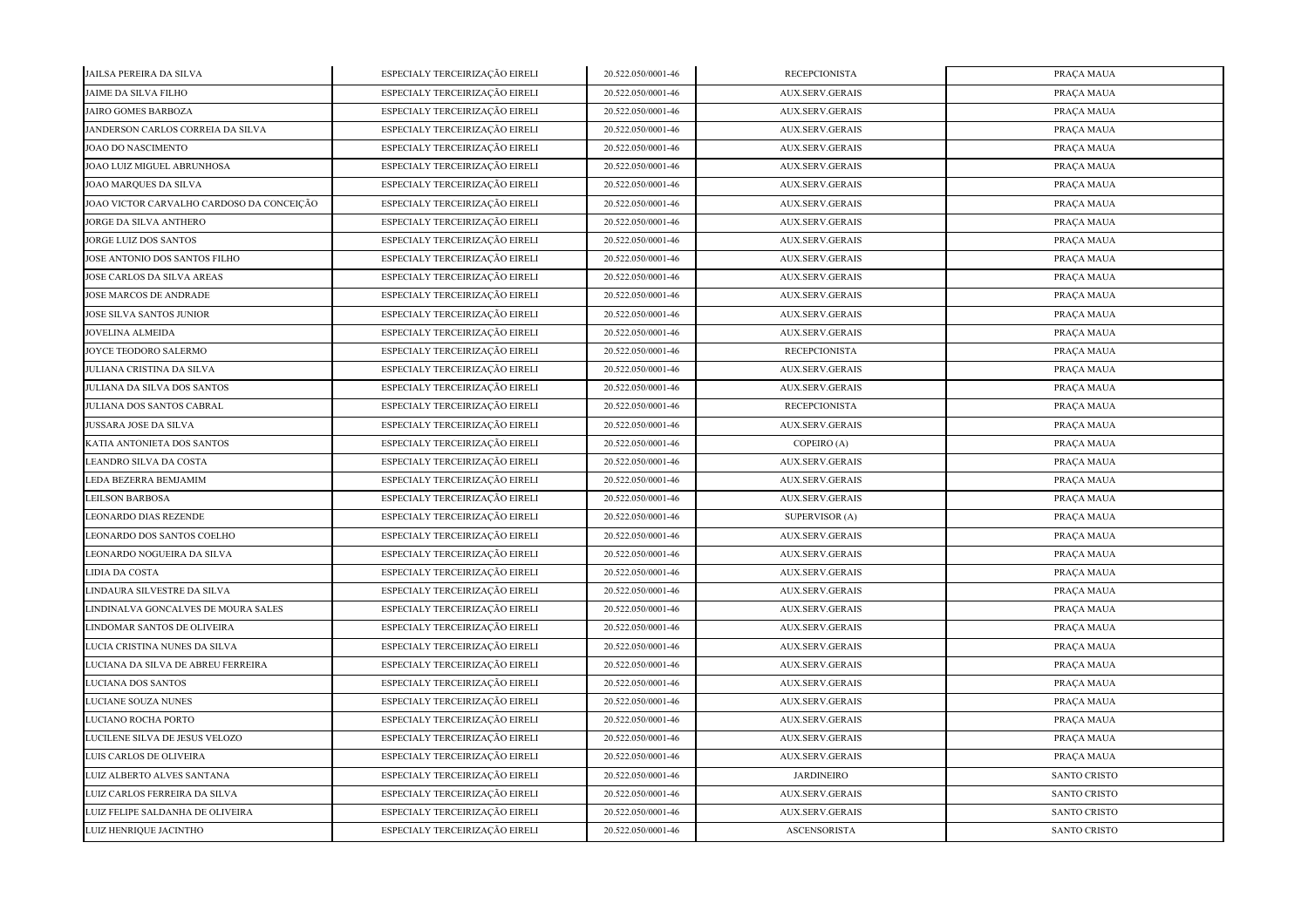| MAGNA CARVALHO DA SILVA                   | ESPECIALY TERCEIRIZAÇÃO EIRELI | 20.522.050/0001-46 | AUX.SERV.GERAIS        | <b>SANTO CRISTO</b>     |
|-------------------------------------------|--------------------------------|--------------------|------------------------|-------------------------|
| MARCELO DOS SANTOS MAIA                   | ESPECIALY TERCEIRIZAÇÃO EIRELI | 20.522.050/0001-46 | <b>ENCARREGADO</b> (A) | <b>SANTO CRISTO</b>     |
| MARCIA DA CONCEICAO GOMES                 | ESPECIALY TERCEIRIZAÇÃO EIRELI | 20.522.050/0001-46 | <b>AUX.SERV.GERAIS</b> | <b>SANTO CRISTO</b>     |
| MARCIA MARIA DE OLIVEIRA ARAUJO           | ESPECIALY TERCEIRIZAÇÃO EIRELI | 20.522.050/0001-46 | <b>AUX.SERV.GERAIS</b> | <b>SANTO CRISTO</b>     |
| MARCIO DA SILVA PEREIRA                   | ESPECIALY TERCEIRIZAÇÃO EIRELI | 20.522.050/0001-46 | <b>JARDINEIRO</b>      | <b>SANTO CRISTO</b>     |
| MARCO ANDRE DA SILVA                      | ESPECIALY TERCEIRIZAÇÃO EIRELI | 20.522.050/0001-46 | AUX.SERV.GERAIS        | SÃO CRISTÓVÃO           |
| MARIA ADACILDA PEREIRA                    | ESPECIALY TERCEIRIZAÇÃO EIRELI | 20.522.050/0001-46 | AUX.SERV.GERAIS        | SÃO CRISTÓVÃO           |
| MARIA APARECIDA DOS SANTOS                | ESPECIALY TERCEIRIZAÇÃO EIRELI | 20.522.050/0001-46 | <b>AUX.SERV.GERAIS</b> | SÃO CRISTÓVÃO           |
| MARIA APARECIDA PEREIRA DOS SANTOS        | ESPECIALY TERCEIRIZAÇÃO EIRELI | 20.522.050/0001-46 | AUX.SERV.GERAIS        | SÃO CRISTÓVÃO           |
| MARIA APARECIDA SANTOS MARTINS            | ESPECIALY TERCEIRIZAÇÃO EIRELI | 20.522.050/0001-46 | <b>AUX.SERV.GERAIS</b> | SÃO CRISTÓVÃO           |
| MARIA DA CONCEICAO TRINDADE DA SILVA      | ESPECIALY TERCEIRIZAÇÃO EIRELI | 20.522.050/0001-46 | <b>AUX.SERV.GERAIS</b> | SÃO CRISTÓVÃO           |
| MARIA DOS PRAZERES SANTOS MOREIRA         | ESPECIALY TERCEIRIZAÇÃO EIRELI | 20.522.050/0001-46 | <b>AUX.SERV.GERAIS</b> | SÃO CRISTÓVÃO           |
| <b>MARIA DOS SANTOS DE OLIVEIRA</b>       | ESPECIALY TERCEIRIZAÇÃO EIRELI | 20.522.050/0001-46 | <b>AUX.SERV.GERAIS</b> | SÃO CRISTÓVÃO           |
| MARIA LUCIA FLORENCIO DA SILVA CAVALCANTE | ESPECIALY TERCEIRIZAÇÃO EIRELI | 20.522.050/0001-46 | <b>AUX.SERV.GERAIS</b> | SÃO CRISTÓVÃO           |
| MARIA SALETE VIEIRA SOARES                | ESPECIALY TERCEIRIZAÇÃO EIRELI | 20.522.050/0001-46 | AUX.SERV.GERAIS        | <b>BARRA DO PIRAI</b>   |
| MARLENE APARECIDA RAMIRO DA SILVA         | ESPECIALY TERCEIRIZAÇÃO EIRELI | 20.522.050/0001-46 | AUX.SERV.GERAIS        | <b>BARRA DO PIRAI</b>   |
| MARLON DE MOURA IGNACIO                   | ESPECIALY TERCEIRIZAÇÃO EIRELI | 20.522.050/0001-46 | <b>AUX.SERV.GERAIS</b> | CAMPO DOS GOYTACAZES    |
| MICHAEL DE CARVALHO                       | ESPECIALY TERCEIRIZAÇÃO EIRELI | 20.522.050/0001-46 | <b>AUX.SERV.GERAIS</b> | CAMPO DOS GOYTACAZES    |
| MICHEL ANDERSON BARROS DE LIMA            | ESPECIALY TERCEIRIZAÇÃO EIRELI | 20.522.050/0001-46 | <b>AUX.SERV.GERAIS</b> | CAMPO DOS GOYTACAZES    |
| MISLENE PAMELA GOMES DA SILVA             | ESPECIALY TERCEIRIZAÇÃO EIRELI | 20.522.050/0001-46 | <b>AUX.SERV.GERAIS</b> | <b>DUQUE DE CAXIAS</b>  |
| MONICA FERNANDES BRAZ                     | ESPECIALY TERCEIRIZAÇÃO EIRELI | 20.522.050/0001-46 | AUX.SERV.GERAIS        | <b>DUQUE DE CAXIAS</b>  |
| NATHALIA OLIVEIRA CUSTODIO DE SOUZA       | ESPECIALY TERCEIRIZAÇÃO EIRELI | 20.522.050/0001-46 | AUX.SERV.GERAIS        | DUQUE DE CAXIAS         |
| NEIVALDO CORREIA DA SILVA                 | ESPECIALY TERCEIRIZAÇÃO EIRELI | 20.522.050/0001-46 | AUX.SERV.GERAIS        | <b>DUQUE DE CAXIAS</b>  |
| NILCIENE DE OLIVEIRA SANTOS               | ESPECIALY TERCEIRIZAÇÃO EIRELI | 20.522.050/0001-46 | <b>AUX.SERV.GERAIS</b> | <b>ITAPERUNA</b>        |
| NILDETE DE SOUZA SILVA                    | ESPECIALY TERCEIRIZAÇÃO EIRELI | 20.522.050/0001-46 | <b>AUX.SERV.GERAIS</b> | <b>ITAPERUNA</b>        |
| <b>ODAIR JOSE DA SILVA</b>                | ESPECIALY TERCEIRIZAÇÃO EIRELI | 20.522.050/0001-46 | <b>AUX.SERV.GERAIS</b> | MACAÉ                   |
| ORLANDO FERREIRA DOS SANTOS               | ESPECIALY TERCEIRIZAÇÃO EIRELI | 20.522.050/0001-46 | <b>AUX.SERV.GERAIS</b> | MACAÉ                   |
| PATRIC FERREIRA DA SILVA                  | ESPECIALY TERCEIRIZAÇÃO EIRELI | 20.522.050/0001-46 | AUX.SERV.GERAIS        | MAGÉ                    |
| PAULA DOS PASSOS GOMES FEREIRA            | ESPECIALY TERCEIRIZAÇÃO EIRELI | 20.522.050/0001-46 | <b>AUX.SERV.GERAIS</b> | MAGÉ                    |
| PAULA FERNANDA SOUZA DA SILVA             | ESPECIALY TERCEIRIZAÇÃO EIRELI | 20.522.050/0001-46 | AUX.SERV.GERAIS        | NITERÓI - CORONEL GOMES |
| PAULA ROBERTA DE SOUZA BENJAMIN           | ESPECIALY TERCEIRIZAÇÃO EIRELI | 20.522.050/0001-46 | <b>AUX.SERV.GERAIS</b> | NITERÓI - CORONEL GOMES |
| PAULO CESAR DOS SANTOS ALVES              | ESPECIALY TERCEIRIZAÇÃO EIRELI | 20.522.050/0001-46 | <b>ASCENSORISTA</b>    | NITERÓI - CORONEL GOMES |
| PAULO ROBERTO MEIRELLES                   | ESPECIALY TERCEIRIZAÇÃO EIRELI | 20.522.050/0001-46 | <b>AUX.SERV.GERAIS</b> | NITERÓI - CORONEL GOMES |
| PEDRINA GONCALVES FERREIRA FIGUEIREDO     | ESPECIALY TERCEIRIZAÇÃO EIRELI | 20.522.050/0001-46 | <b>AUX.SERV.GERAIS</b> | NITERÓI - CORONEL GOMES |
| REGINA CELIA DA SILVA SANTOS              | ESPECIALY TERCEIRIZAÇÃO EIRELI | 20.522.050/0001-46 | <b>AUX.SERV.GERAIS</b> | NITERÓI - LUIS LEOPOLDO |
| REINALDO CONCEICAO DE OLIVEIRA            | ESPECIALY TERCEIRIZAÇÃO EIRELI | 20.522.050/0001-46 | <b>AUX.SERV.GERAIS</b> | NITERÓI - LUIS LEOPOLDO |
| RENATA GARCIA ROSA                        | ESPECIALY TERCEIRIZAÇÃO EIRELI | 20.522.050/0001-46 | AUX.SERV.GERAIS        | NITERÓI - LUIS LEOPOLDO |
| RENATO DE OLIVEIRA PEREIRA                | ESPECIALY TERCEIRIZAÇÃO EIRELI | 20.522.050/0001-46 | <b>AUX.SERV.GERAIS</b> | NITERÓI - LUIS LEOPOLDO |
| RICARDO ROCHA GERONIMO DOS SANTOS         | ESPECIALY TERCEIRIZAÇÃO EIRELI | 20.522.050/0001-46 | <b>AUX.SERV.GERAIS</b> | <b>NOVA FRIBURGO</b>    |
| RITA DE CASSIA MOREIRA TAVARES            | ESPECIALY TERCEIRIZAÇÃO EIRELI | 20.522.050/0001-46 | AUX.SERV.GERAIS        | <b>NOVA FRIBURGO</b>    |
| ROBERTA SOARES OZORIO                     | ESPECIALY TERCEIRIZAÇÃO EIRELI | 20.522.050/0001-46 | COPEIRO (A)            | <b>NOVA FRIBURGO</b>    |
| ROBERTA TEIXEIRA DE ALMEIDA FREIRE        | ESPECIALY TERCEIRIZAÇÃO EIRELI | 20.522.050/0001-46 | <b>AUX.SERV.GERAIS</b> | <b>NOVA IGUAÇU</b>      |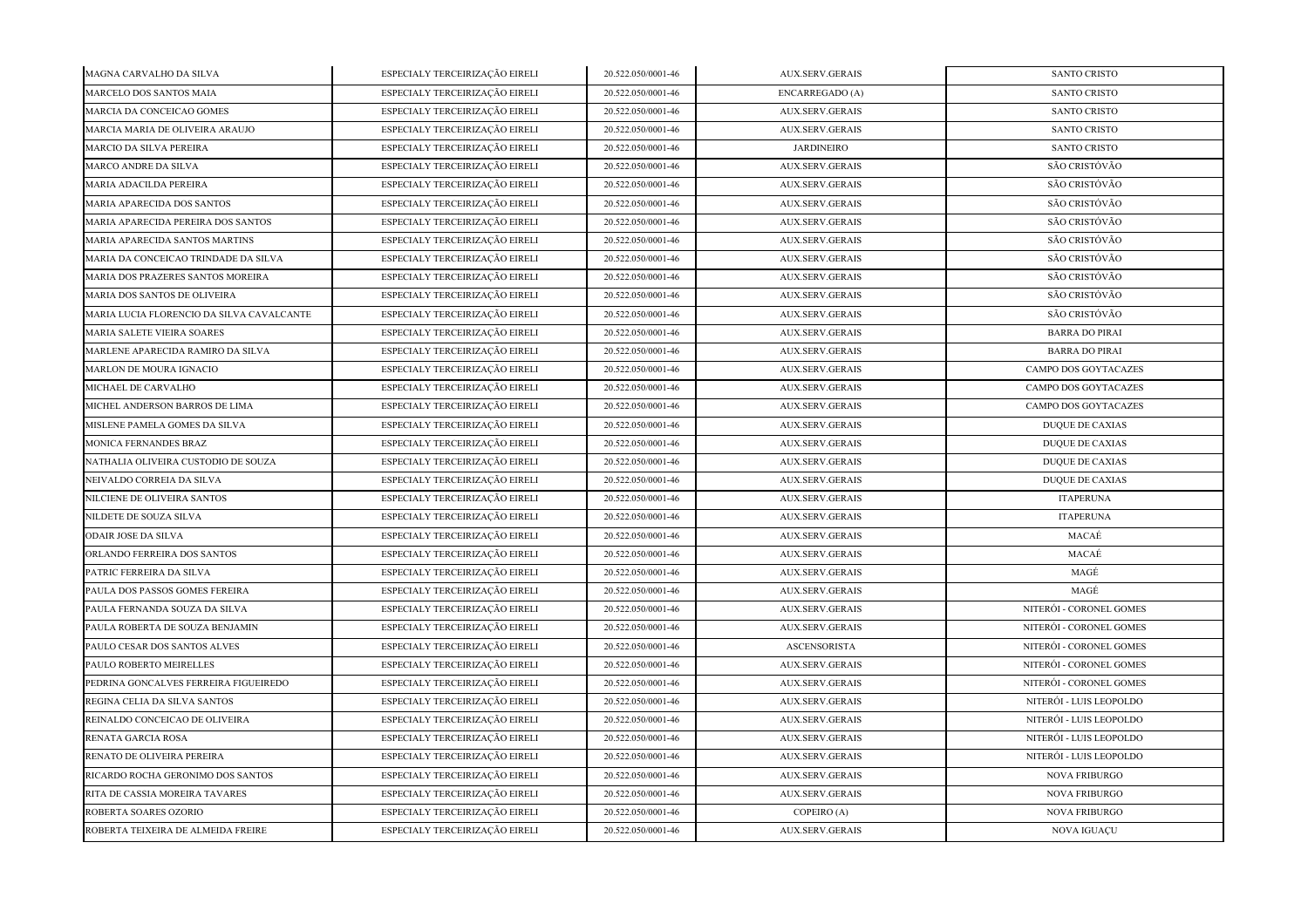| ROGERIA DO NASCIMENTO VIOTI SILVEIRA       | ESPECIALY TERCEIRIZAÇÃO EIRELI   | 20.522.050/0001-46 | AUX.SERV.GERAIS           | NOVA IGUAÇU                           |
|--------------------------------------------|----------------------------------|--------------------|---------------------------|---------------------------------------|
| ROGERIO DA CONCEICAO CARRILHO              | ESPECIALY TERCEIRIZAÇÃO EIRELI   | 20.522.050/0001-46 | <b>ASCENSORISTA</b>       | NOVA IGUAÇU                           |
| RONALDO GOMES DE ABREU                     | ESPECIALY TERCEIRIZAÇÃO EIRELI   | 20.522.050/0001-46 | <b>ASCENSORISTA</b>       | <b>NOVA IGUAÇU</b>                    |
| ROSANA MARIA DE LIMA                       | ESPECIALY TERCEIRIZAÇÃO EIRELI   | 20.522.050/0001-46 | AUX.SERV.GERAIS           | PETRÓPOLIS                            |
| ROSANGELA LUCIA DOS SANTOS                 | ESPECIALY TERCEIRIZAÇÃO EIRELI   | 20.522.050/0001-46 | <b>AUX.SERV.GERAIS</b>    | PETRÓPOLIS                            |
| ROSANGELA RODRIGUES GOMES MAROTO           | ESPECIALY TERCEIRIZAÇÃO EIRELI   | 20.522.050/0001-46 | <b>AUX.SERV.GERAIS</b>    | PETRÓPOLIS                            |
| ROSANGELA SILVA                            | ESPECIALY TERCEIRIZAÇÃO EIRELI   | 20.522.050/0001-46 | <b>AUX.SERV.GERAIS</b>    | PETRÓPOLIS                            |
| ROSEMARY DE SOUZA MARTINS                  | ESPECIALY TERCEIRIZAÇÃO EIRELI   | 20.522.050/0001-46 | <b>AUX.SERV.GERAIS</b>    | <b>RESENDE</b>                        |
| ROSENI LOURENCO FONSECA                    | ESPECIALY TERCEIRIZAÇÃO EIRELI   | 20.522.050/0001-46 | <b>AUX.SERV.GERAIS</b>    | <b>RESENDE</b>                        |
| ROSEVANI SILVA DOS SANTOS                  | ESPECIALY TERCEIRIZAÇÃO EIRELI   | 20.522.050/0001-46 | <b>AUX.SERV.GERAIS</b>    | SÃO GONÇALO                           |
| <b>ROSIANE DIAS</b>                        | ESPECIALY TERCEIRIZAÇÃO EIRELI   | 20.522.050/0001-46 | AUX.SERV.GERAIS           | SÃO GONÇALO                           |
| ROSILANE MARTINS DE ALMEIDA                | ESPECIALY TERCEIRIZAÇÃO EIRELI   | 20.522.050/0001-46 | AUX.SERV.GERAIS           | SÃO GONÇALO                           |
| SAMANTA SOUZA DE OLIVEIRA                  | ESPECIALY TERCEIRIZAÇÃO EIRELI   | 20.522.050/0001-46 | <b>AUX.SERV.GERAIS</b>    | SÃO GONÇALO                           |
| SEBASTIAO KLEBER SILVEIRA                  | ESPECIALY TERCEIRIZAÇÃO EIRELI   | 20.522.050/0001-46 | <b>AUX.SERV.GERAIS</b>    | SÃO JOÃO DO MERITI                    |
| SHEYLA SILVA DO CARMO                      | ESPECIALY TERCEIRIZAÇÃO EIRELI   | 20.522.050/0001-46 | SUPERVISOR (A)            | SÃO JOÃO DO MERITI                    |
| SUELI CONCEICAO DA SILVA LOUREIRO          | ESPECIALY TERCEIRIZAÇÃO EIRELI   | 20.522.050/0001-46 | <b>AUX.SERV.GERAIS</b>    | SÃO JOÃO DO MERITI                    |
| SYLVIO MACHADO DA MOTTA FILHO              | ESPECIALY TERCEIRIZAÇÃO EIRELI   | 20.522.050/0001-46 | ENCARREGADO (A)           | SÃO JOÃO DO MERITI                    |
| TAMIRES DE MOURA IGNACIO                   | ESPECIALY TERCEIRIZAÇÃO EIRELI   | 20.522.050/0001-46 | <b>AUX.SERV.GERAIS</b>    | SÃO JOÃO DO MERITI                    |
| TATIANA ALMEIDA BRAGA                      | ESPECIALY TERCEIRIZAÇÃO EIRELI   | 20.522.050/0001-46 | <b>RECEPCIONISTA</b>      | SÃO JOÃO DO MERITI                    |
| TATIANA NOVAIS DA CUNHA                    | ESPECIALY TERCEIRIZAÇÃO EIRELI   | 20.522.050/0001-46 | <b>AUX.SERV.GERAIS</b>    | SÃO JOÃO DO MERITI                    |
| THAIS COUTINHO CONCEICAO                   | ESPECIALY TERCEIRIZAÇÃO EIRELI   | 20.522.050/0001-46 | AUX.SERV.GERAIS           | SÃO PEDRO DA ALDEIA                   |
| UBIRATAN DE OLIVEIRA CAMPELO               | ESPECIALY TERCEIRIZAÇÃO EIRELI   | 20.522.050/0001-46 | <b>AUX.SERV.GERAIS</b>    | SÃO PEDRO DA ALDEIA                   |
| VALDECI VIEIRA BORGES                      | ESPECIALY TERCEIRIZAÇÃO EIRELI   | 20.522.050/0001-46 | <b>SUPERVISOR (A)</b>     | SÃO PEDRO DA ALDEIA                   |
| VALDIR JOSE DE SOUZA                       | ESPECIALY TERCEIRIZAÇÃO EIRELI   | 20.522.050/0001-46 | <b>AUX.SERV.GERAIS</b>    | <b>TERESÓPOLIS</b>                    |
| VANILDO PADILHA MEDEIROS                   | ESPECIALY TERCEIRIZAÇÃO EIRELI   | 20.522.050/0001-46 | <b>AUX.SERV.GERAIS</b>    | <b>TERESÓPOLIS</b>                    |
| VICTOR BRUNO GALHARDO CARVALHO             | ESPECIALY TERCEIRIZAÇÃO EIRELI   | 20.522.050/0001-46 | <b>AUX.SERV.GERAIS</b>    | <b>TRÊS RIOS</b>                      |
| VIVIANE DE SOUZA FREDERICO                 | ESPECIALY TERCEIRIZAÇÃO EIRELI   | 20.522.050/0001-46 | <b>AUX.SERV.GERAIS</b>    | <b>TRÊS RIOS</b>                      |
| VIVIANE MONTEIRO DE OLIVEIRA SANTOS        | ESPECIALY TERCEIRIZAÇÃO EIRELI   | 20.522.050/0001-46 | ENCARREGADO (A)           | VOLTA REDONDA - JOSE FULGENIO         |
| WALLACE DE SOUZA FONSECA                   | ESPECIALY TERCEIRIZAÇÃO EIRELI   | 20.522.050/0001-46 | <b>AUX.SERV.GERAIS</b>    | VOLTA REDONDA - JOSE FULGENIO         |
| <b>WASHINGTON LUIZ REIS</b>                | ESPECIALY TERCEIRIZAÇÃO EIRELI   | 20.522.050/0001-46 | <b>AUX.SERV.GERAIS</b>    | VOLTA REDONDA - JOSE FULGENIO         |
| YASMIN MARTINS ALVES                       | ESPECIALY TERCEIRIZAÇÃO EIRELI   | 20.522.050/0001-46 | <b>AUX.SERV.GERAIS</b>    | VOLTA REDONDA - JOSE FULGENIO         |
| ZENI MIRANDA DOS SANTOS                    | ESPECIALY TERCEIRIZAÇÃO EIRELI   | 20.522.050/0001-46 | <b>AUX.SERV.GERAIS</b>    | VOLTA REDONDA - LUIS FONSECA          |
| <b>JONAS JOSE DA SILVA SOARES</b>          | ESPECIALY TERCEIRIZAÇÃO EIRELI   | 20.522.050/0001-46 | <b>AUX.SERV.GERAIS</b>    | APOIO - TRF RJ                        |
| LUCAS RODRIGUES ROUVENAT                   | ESPECIALY TERCEIRIZAÇÃO EIRELI   | 20.522.050/0001-46 | <b>AUX.SERV.GERAIS</b>    | APOIO - TRF RJ                        |
| MARCELO PEREIRA DE SOUZA                   | ESPECIALY TERCEIRIZAÇÃO EIRELI   | 20.522.050/0001-46 | <b>AUX.SERV.GERAIS</b>    | APOIO - TRF RJ                        |
| RENATA GARCIA ROSA                         | ESPECIALY TERCEIRIZAÇÃO EIRELI   | 20.522.050/0001-46 | <b>AUX.SERV.GERAIS</b>    | APOIO - TRF RJ                        |
| ROSANA TAVARES PEREIRA SHUMACKER           | ESPECIALY TERCEIRIZAÇÃO EIRELI   | 20.522.050/0001-46 | <b>AUX.SERV.GERAIS</b>    | APOIO - TRF RJ                        |
| SHARA MYLENA FARIAS FREIRE DA SILVA        | ESPECIALY TERCEIRIZAÇÃO EIRELI   | 20.522.050/0001-46 | <b>AUX.SERV.GERAIS</b>    | APOIO - TRF RJ                        |
| <b>LEANDRO REIS</b>                        | ALE E DAN SERVIÇOS E CONSERVAÇÃO | 11.395.635/0001-51 | OPERADOR ÁUDIO E VÍDEO    | JF/RJ AV. VENEZUELA - PRACA MAUÁ      |
| VINÍCIUS SANTA ROSA VIEGAS                 | ALE E DAN SERVIÇOS E CONSERVAÇÃO | 11.395.635/0001-51 | OPERADOR ÁUDIO E VÍDEO    | JF/RJ AV. RIO BRANCO - RIO DE JANEIRO |
| ALEX DE ARAÚJO FERREIRA                    | <b>BMS SERVICE EIRELI</b>        | 25.286.560/0001-85 | TÉCNICO EM ELETRÔNICA     | JFRJ ALMIRANTE BARROSO                |
| JOSÉ MARCOS MARQUES DO NASCIMENTO DA SILVA | <b>BMS SERVICE EIRELI</b>        | 25.286.560/0001-85 | TÉCNICO EM ELETROMECÂNICA | JFRJ ALMIRANTE BARROSO                |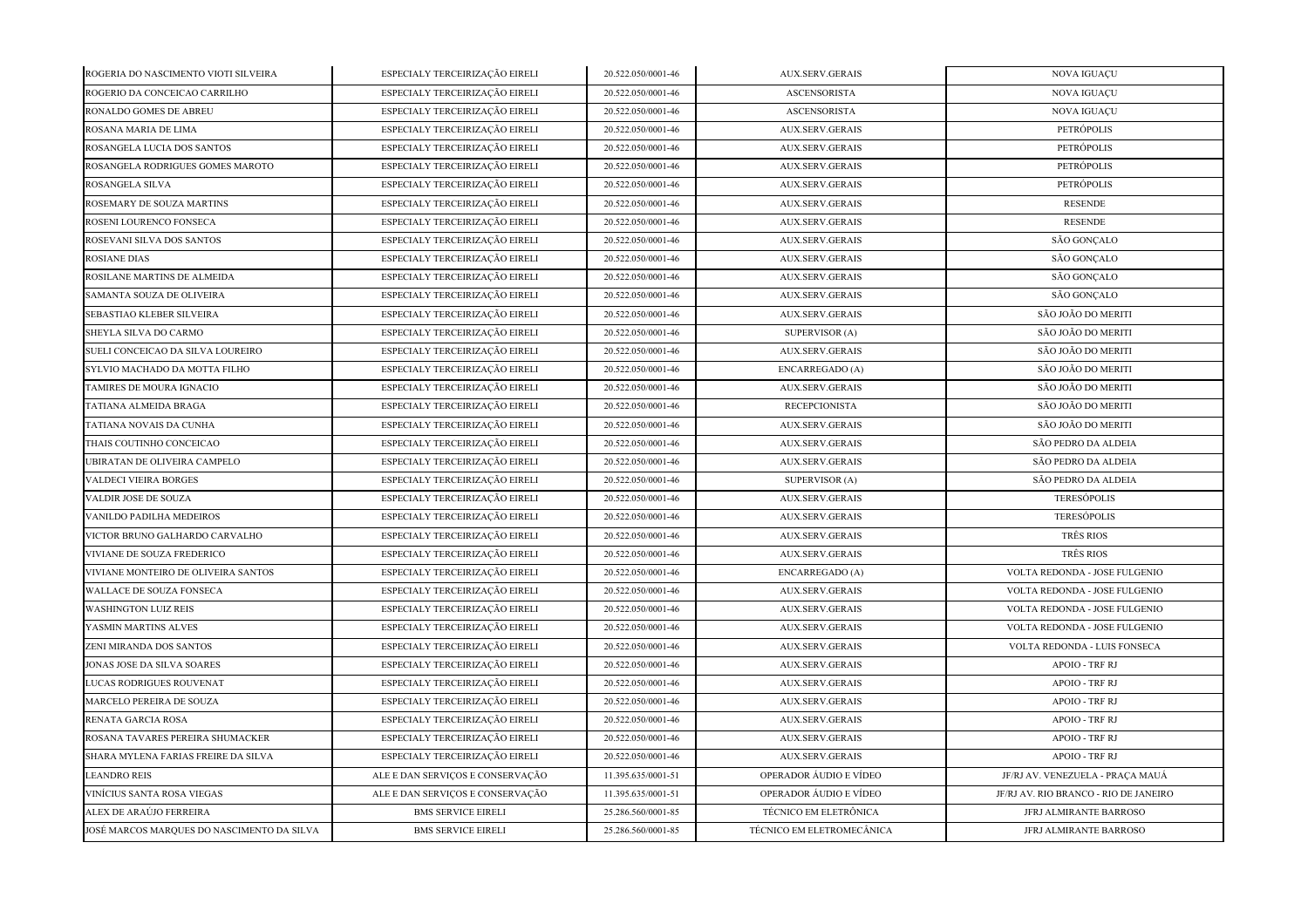| DANIEL PIRES SAMPAIO              | <b>BMS SERVICE EIRELI</b>               | 25.286.560/0001-85 | TÉCNICO EM TELECOMUNICAÇÕES / ENCARREGADO | JFRJ ALMIRANTE BARROSO               |
|-----------------------------------|-----------------------------------------|--------------------|-------------------------------------------|--------------------------------------|
| LEANDRO NUNES DA SILVA            | <b>BMS SERVICE EIRELI</b>               | 25.286.560/0001-85 | TÉCNICO EM TELECOMUNICAÇÕES               | JFRJ AV. VENEZUELA - PRAÇA MAUÁ      |
| RONALDO CORREIA                   | <b>BMS SERVICE EIRELI</b>               | 25.286.560/0001-85 | TÉCNICO EM TELECOMUNICAÇÕES               | JFRJ AV. RIO BRANCO - RIO DE JANEIRO |
| FRANCISCO JOSÉ DAMÁSIO NETO       | KANTRO EMPREENDIMENTOS APOIO E SERVIÇOS | 40.282.584/0001-50 | <b>MARCENEIRO</b>                         | JF/RJ ALMIRANTE BARROSO              |
| RUTSON LUIZ DA SILVA MACIEL       | KANTRO EMPREENDIMENTOS APOIO E SERVIÇOS | 40.282.584/0001-50 | <b>AUXILIAR DE MARCENEIRO</b>             | JF/RJ ALMIRANTE BARROSO              |
| MICHEL GOMES DA SILVA             | CONFEDERAL RIO VIGILÂNCIA LTDA          | 39.537.063/0001-17 | <b>VIGILANTE</b>                          | PRÉDIO ADMINISTRATIVO                |
| ANA CRISTINA DE OLIVEIRA FERREIRA | CONFEDERAL RIO VIGILÂNCIA LTDA          | 39.537.063/0001-17 | <b>VIGILANTE</b>                          | PRÉDIO ADMINISTRATIVO                |
| EDILSON FERREIRA DA SILVA         | CONFEDERAL RIO VIGILÂNCIA LTDA          | 39.537.063/0001-17 | <b>VIGILANTE</b>                          | PRÉDIO ADMINISTRATIVO                |
| LEONARDO ALVES CANDIDO            | CONFEDERAL RIO VIGILÂNCIA LTDA          | 39.537.063/0001-17 | <b>VIGILANTE</b>                          | PRÉDIO ADMINISTRATIVO                |
| MARCOS PAULO SILVA DE OLIVEIRA    | CONFEDERAL RIO VIGILÂNCIA LTDA          | 39.537.063/0001-17 | <b>VIGILANTE</b>                          | PRÉDIO ADMINISTRATIVO                |
| MAX LEANDRO ARANTES DA SILVA      | CONFEDERAL RIO VIGILÂNCIA LTDA          | 39.537.063/0001-17 | <b>VIGILANTE</b>                          | PRÉDIO ADMINISTRATIVO                |
| EVANDRO DA SILVA COELHO           | CONFEDERAL RIO VIGILÂNCIA LTDA          | 39.537.063/0001-17 | <b>VIGILANTE</b>                          | SUBSEÇÃO DE BARRA DO PIRAÍ           |
| JOÃO LUIZ DA SILVA NASCIMENTO     | CONFEDERAL RIO VIGILÂNCIA LTDA          | 39.537.063/0001-17 | <b>VIGILANTE</b>                          | SUBSEÇÃO DE BARRA DO PIRAÍ           |
| JOÃO MARCOS SANTOS                | CONFEDERAL RIO VIGILÂNCIA LTDA          | 39.537.063/0001-17 | <b>VIGILANTE</b>                          | SUBSEÇÃO DE BARRA DO PIRAÍ           |
| RONIE PETERSON DA COSTA           | CONFEDERAL RIO VIGILÂNCIA LTDA          | 39.537.063/0001-17 | <b>VIGILANTE</b>                          | SUBSEÇÃO DE BARRA DO PIRAÍ           |
| WASHINGTON LUIZ DA SILVA          | CONFEDERAL RIO VIGILÂNCIA LTDA          | 39.537.063/0001-17 | <b>VIGILANTE</b>                          | SUBSEÇÃO DE BARRA DO PIRAÍ           |
| ALCELINO MACHADO DOS SANTOS       | CONFEDERAL RIO VIGILÂNCIA LTDA          | 39.537.063/0001-17 | <b>VIGILANTE</b>                          | SUBSEÇÃO DE CAMPOS DOS GOYTACAZES    |
| <b>ELIEZER COSTA</b>              | CONFEDERAL RIO VIGILÂNCIA LTDA          | 39.537.063/0001-17 | <b>VIGILANTE</b>                          | SUBSEÇÃO DE CAMPOS DOS GOYTACAZES    |
| FABIANO LUIS FREITAS NEVES        | CONFEDERAL RIO VIGILÂNCIA LTDA          | 39.537.063/0001-17 | <b>VIGILANTE</b>                          | SUBSEÇÃO DE CAMPOS DOS GOYTACAZES    |
| <b>GETULIO CARDOSO</b>            | CONFEDERAL RIO VIGILÂNCIA LTDA          | 39.537.063/0001-17 | <b>VIGILANTE</b>                          | SUBSEÇÃO DE CAMPOS DOS GOYTACAZES    |
| JAYME RIBEIRO BARCELLOS           | CONFEDERAL RIO VIGILÂNCIA LTDA          | 39.537.063/0001-17 | <b>VIGILANTE</b>                          | SUBSEÇÃO DE CAMPOS DOS GOYTACAZES    |
| JÚLIO CÉSAR SANTO CARDOSO         | CONFEDERAL RIO VIGILÂNCIA LTDA          | 39.537.063/0001-17 | <b>VIGILANTE</b>                          | SUBSEÇÃO DE CAMPOS DOS GOYTACAZES    |
| LEDILSON RAYMUNDO ESPIRITO SANTO  | CONFEDERAL RIO VIGILÂNCIA LTDA          | 39.537.063/0001-17 | <b>VIGILANTE</b>                          | SUBSEÇÃO DE CAMPOS DOS GOYTACAZES    |
| MARCELO LUIS CHAGAS MELO          | CONFEDERAL RIO VIGILÂNCIA LTDA          | 39.537.063/0001-17 | <b>VIGILANTE</b>                          | SUBSEÇÃO DE CAMPOS DOS GOYTACAZES    |
| ALDO DOS PRAZERES CALDEIRA        | CONFEDERAL RIO VIGILÂNCIA LTDA          | 39.537.063/0001-17 | <b>VIGILANTE</b>                          | SUBSEÇÃO DE DUQUE DE CAXIAS          |
| ANIZIO JUNIOR BASTOS NOGUEIRA     | CONFEDERAL RIO VIGILÂNCIA LTDA          | 39.537.063/0001-17 | <b>VIGILANTE</b>                          | SUBSEÇÃO DE DUQUE DE CAXIAS          |
| CARLOS JUNIOR MORIM PEREIRA       | CONFEDERAL RIO VIGILÂNCIA LTDA          | 39.537.063/0001-17 | <b>VIGILANTE</b>                          | SUBSEÇÃO DE DUQUE DE CAXIAS          |
| EDSON CARLOS DE OLIVEIRA          | CONFEDERAL RIO VIGILÂNCIA LTDA          | 39.537.063/0001-17 | <b>VIGILANTE</b>                          | SUBSEÇÃO DE DUQUE DE CAXIAS          |
| <b>JAIME BARRETO</b>              | CONFEDERAL RIO VIGILÂNCIA LTDA          | 39.537.063/0001-17 | <b>VIGILANTE</b>                          | SUBSEÇÃO DE DUQUE DE CAXIAS          |
| JORGE DE JESUS FERREIRA           | CONFEDERAL RIO VIGILÂNCIA LTDA          | 39.537.063/0001-17 | <b>VIGILANTE</b>                          | SUBSEÇÃO DE DUQUE DE CAXIAS          |
| <b>JOSIAS ALVES DA SILVA</b>      | CONFEDERAL RIO VIGILÂNCIA LTDA          | 39.537.063/0001-17 | <b>VIGILANTE</b>                          | SUBSEÇÃO DE DUQUE DE CAXIAS          |
| ANDERSON ANTONIO JANUÁRIO         | CONFEDERAL RIO VIGILÂNCIA LTDA          | 39.537.063/0001-17 | <b>VIGILANTE</b>                          | ALMOXARIFADO EQUADOR                 |
| ANTONIO DE SOUZA PEREIRA FILHO    | CONFEDERAL RIO VIGILÂNCIA LTDA          | 39.537.063/0001-17 | <b>VIGILANTE</b>                          | ALMOXARIFADO EQUADOR                 |
| <b>DANIEL CRUZ</b>                | CONFEDERAL RIO VIGILÂNCIA LTDA          | 39.537.063/0001-17 | <b>VIGILANTE</b>                          | ALMOXARIFADO EQUADOR                 |
| DIEGO DE SOUZA FERREIRA           | CONFEDERAL RIO VIGILÂNCIA LTDA          | 39.537.063/0001-17 | <b>VIGILANTE</b>                          | ALMOXARIFADO EQUADOR                 |
| <b>EVANDRO RODRIGUES</b>          | CONFEDERAL RIO VIGILÂNCIA LTDA          | 39.537.063/0001-17 | <b>VIGILANTE</b>                          | ALMOXARIFADO EQUADOR                 |
| EZEQUIEL DA SILVA COSTINHA        | CONFEDERAL RIO VIGILÂNCIA LTDA          | 39.537.063/0001-17 | <b>VIGILANTE</b>                          | ALMOXARIFADO EQUADOR                 |
| <b>JORGE SILVA</b>                | CONFEDERAL RIO VIGILÂNCIA LTDA          | 39.537.063/0001-17 | <b>VIGILANTE</b>                          | ALMOXARIFADO EQUADOR                 |
| MOZART DOS SANTOS NOBLAT ALVES    | CONFEDERAL RIO VIGILÂNCIA LTDA          | 39.537.063/0001-17 | <b>VIGILANTE</b>                          | ALMOXARIFADO EQUADOR                 |
| ROBSON FÉLIX DE ARAÚJO DA SILVA   | CONFEDERAL RIO VIGILÂNCIA LTDA          | 39.537.063/0001-17 | <b>VIGILANTE</b>                          | ALMOXARIFADO EQUADOR                 |
| RODRIGO VARELA DE MACEDO          | CONFEDERAL RIO VIGILÂNCIA LTDA          | 39.537.063/0001-17 | <b>VIGILANTE</b>                          | ALMOXARIFADO EQUADOR                 |
| VILMAR CARDOSO VILHENA            | CONFEDERAL RIO VIGILÂNCIA LTDA          | 39.537.063/0001-17 | <b>VIGILANTE</b>                          | ALMOXARIFADO EQUADOR                 |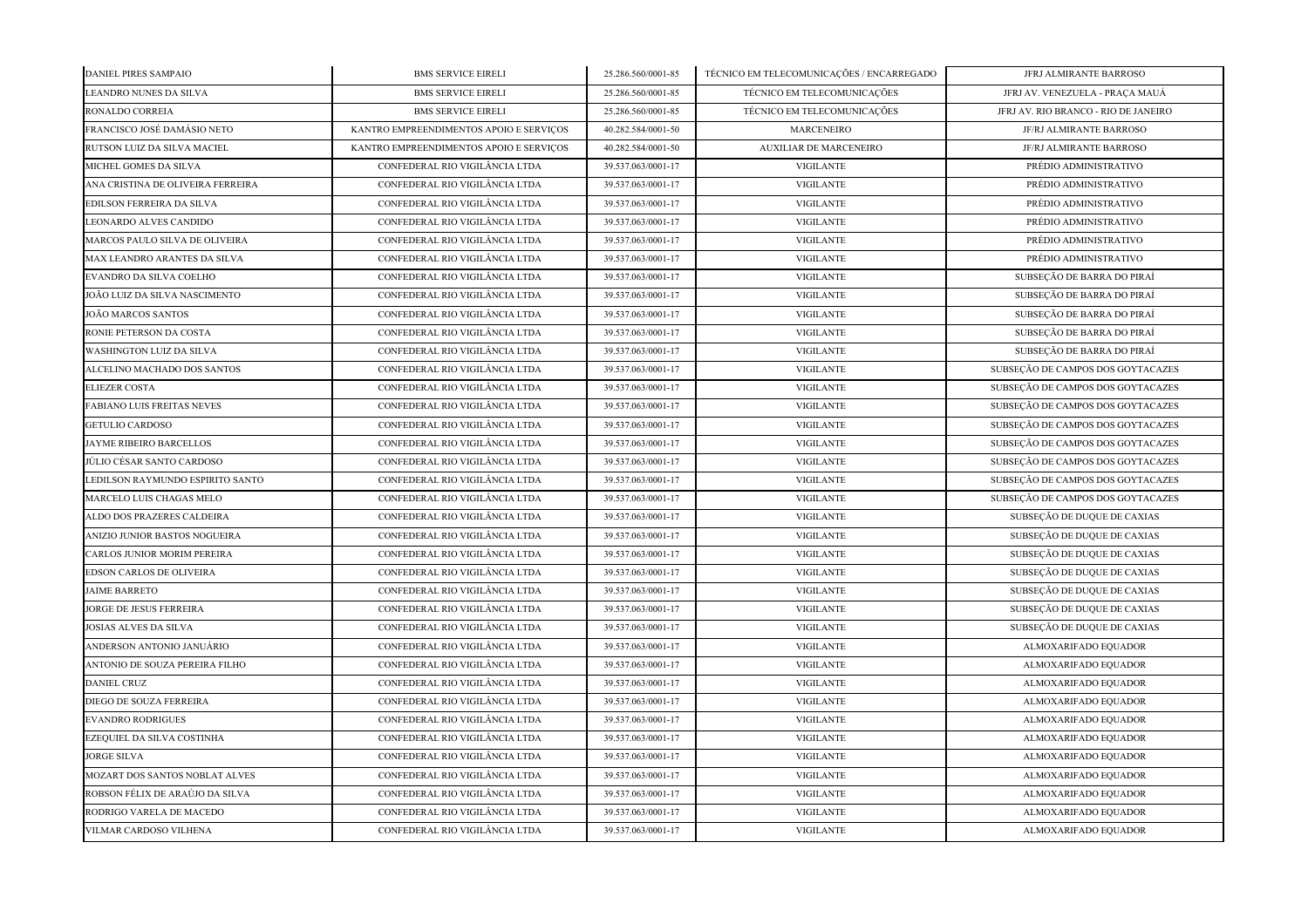| VINICIUS MARTINS DA COSTA         | CONFEDERAL RIO VIGILÂNCIA LTDA | 39.537.063/0001-17 | <b>VIGILANTE</b> | ALMOXARIFADO EQUADOR      |
|-----------------------------------|--------------------------------|--------------------|------------------|---------------------------|
| ALUISIO FRANCISCO GOMES           | CONFEDERAL RIO VIGILÂNCIA LTDA | 39.537.063/0001-17 | <b>VIGILANTE</b> | SUBSEÇÃO DE N. IGUAÇU     |
| JOSÉ DAMÁSIO ALVES DE BRITO       | CONFEDERAL RIO VIGILÂNCIA LTDA | 39.537.063/0001-17 | <b>VIGILANTE</b> | SUBSEÇÃO DE N. IGUAÇU     |
| JOSÉ MASSILON DE AMORIM           | CONFEDERAL RIO VIGILÂNCIA LTDA | 39.537.063/0001-17 | <b>VIGILANTE</b> | SUBSEÇÃO DE N. IGUAÇU     |
| MARCIO JOSÉ RODRIGUES MARINHO     | CONFEDERAL RIO VIGILÂNCIA LTDA | 39.537.063/0001-17 | <b>VIGILANTE</b> | SUBSEÇÃO DE N. IGUAÇU     |
| RAFAEL MARTINS SILVA              | CONFEDERAL RIO VIGILÂNCIA LTDA | 39.537.063/0001-17 | <b>VIGILANTE</b> | SUBSEÇÃO DE N. IGUAÇU     |
| ROBERVAL DE ALMEIDA FRANÇA        | CONFEDERAL RIO VIGILÂNCIA LTDA | 39.537.063/0001-17 | <b>VIGILANTE</b> | SUBSEÇÃO DE N. IGUAÇU     |
| ALCIMAR PINTO DOS SANTOS          | CONFEDERAL RIO VIGILÂNCIA LTDA | 39.537.063/0001-17 | <b>VIGILANTE</b> | SUBSEÇÃO DE ITAPERUNA     |
| ANDERSON GOMES DE SOUZA           | CONFEDERAL RIO VIGILÂNCIA LTDA | 39.537.063/0001-17 | <b>VIGILANTE</b> | SUBSEÇÃO DE ITAPERUNA     |
| ANDERSON VALENTIM DE SOUZA        | CONFEDERAL RIO VIGILÂNCIA LTDA | 39.537.063/0001-17 | <b>VIGILANTE</b> | SUBSEÇÃO DE ITAPERUNA     |
| MARCELLO BARBOSA LOPES            | CONFEDERAL RIO VIGILÂNCIA LTDA | 39.537.063/0001-17 | <b>VIGILANTE</b> | SUBSEÇÃO DE ITAPERUNA     |
| MARCO AURÉLIO DIAS PONTES         | CONFEDERAL RIO VIGILÂNCIA LTDA | 39.537.063/0001-17 | <b>VIGILANTE</b> | SUBSEÇÃO DE ITAPERUNA     |
| RODOLFO BARBOSA LOPES             | CONFEDERAL RIO VIGILÂNCIA LTDA | 39.537.063/0001-17 | <b>VIGILANTE</b> | SUBSEÇÃO DE ITAPERUNA     |
| AGNALDO CONCEIÇÃO DE OLIVEIRA     | CONFEDERAL RIO VIGILÂNCIA LTDA | 39.537.063/0001-17 | <b>VIGILANTE</b> | SUBSEÇÃO DE ITABORAI      |
| <b>ALMIR GOMES</b>                | CONFEDERAL RIO VIGILÂNCIA LTDA | 39.537.063/0001-17 | <b>VIGILANTE</b> | SUBSEÇÃO DE MAGÉ          |
| CLAUDIA RIBEIRO DA CONCEIÇÃO      | CONFEDERAL RIO VIGILÂNCIA LTDA | 39.537.063/0001-17 | <b>VIGILANTE</b> | SUBSEÇÃO DE MAGÉ          |
| <b>FABIO FREIRE</b>               | CONFEDERAL RIO VIGILÂNCIA LTDA | 39.537.063/0001-17 | <b>VIGILANTE</b> | SUBSEÇÃO DE MAGÉ          |
| FLAVIA GEMINIANO FONSECA          | CONFEDERAL RIO VIGILÂNCIA LTDA | 39.537.063/0001-17 | <b>VIGILANTE</b> | SUBSEÇÃO DE MAGÉ          |
| LEONIDAS MENEZES BRANDÃO JUNIOR   | CONFEDERAL RIO VIGILÂNCIA LTDA | 39.537.063/0001-17 | <b>VIGILANTE</b> | SUBSEÇÃO DE MAGÉ          |
| <b>WENDEL TORRES CANDEIA</b>      | CONFEDERAL RIO VIGILÂNCIA LTDA | 39.537.063/0001-17 | <b>VIGILANTE</b> | SUBSECÃO DE MAGÉ          |
| ANDRE GONÇALVES RODRIGUES         | CONFEDERAL RIO VIGILÂNCIA LTDA | 39.537.063/0001-17 | <b>VIGILANTE</b> | SUBSEÇÃO DE MACAÉ         |
| JOÃO RODRIGUES DA COSTA           | CONFEDERAL RIO VIGILÂNCIA LTDA | 39.537.063/0001-17 | <b>VIGILANTE</b> | SUBSEÇÃO DE MACAÉ         |
| <b>JUAREZ RODRIGUES MENDES</b>    | CONFEDERAL RIO VIGILÂNCIA LTDA | 39.537.063/0001-17 | <b>VIGILANTE</b> | SUBSEÇÃO DE MACAÉ         |
| PATRICK SOARES DA SILVA           | CONFEDERAL RIO VIGILÂNCIA LTDA | 39.537.063/0001-17 | <b>VIGILANTE</b> | SUBSEÇÃO DE MACAÉ         |
| RODRIGO ALMEIDA COSTA             | CONFEDERAL RIO VIGILÂNCIA LTDA | 39.537.063/0001-17 | <b>VIGILANTE</b> | SUBSEÇÃO DE MACAÉ         |
| <b>BRUNO DE OLIVEIRA</b>          | CONFEDERAL RIO VIGILÂNCIA LTDA | 39.537.063/0001-17 | <b>VIGILANTE</b> | SUBSEÇÃO DE NOVA FRIBURGO |
| FRANCISCO CARLOS NASCIMENTO SILVA | CONFEDERAL RIO VIGILÂNCIA LTDA | 39.537.063/0001-17 | <b>VIGILANTE</b> | SUBSEÇÃO DE NOVA FRIBURGO |
| JOSÉ RICARDO DA SILVA LEANDRO     | CONFEDERAL RIO VIGILÂNCIA LTDA | 39.537.063/0001-17 | <b>VIGILANTE</b> | SUBSEÇÃO DE NOVA FRIBURGO |
| JOSÉ CARLOS DOMINGUES PAIXÃO      | CONFEDERAL RIO VIGILÂNCIA LTDA | 39.537.063/0001-17 | <b>VIGILANTE</b> | SUBSEÇÃO DE NOVA FRIBURGO |
| MÁRCIO LUCIANO REIS               | CONFEDERAL RIO VIGILÂNCIA LTDA | 39.537.063/0001-17 | <b>VIGILANTE</b> | SUBSEÇÃO DE NOVA FRIBURGO |
| MARLON MONTEIRO DA SILVA          | CONFEDERAL RIO VIGILÂNCIA LTDA | 39.537.063/0001-17 | <b>VIGILANTE</b> | SUBSEÇÃO DE NOVA FRIBURGO |
| ALBERTO COSTA PORTO               | CONFEDERAL RIO VIGILÂNCIA LTDA | 39.537.063/0001-17 | <b>VIGILANTE</b> | SUBSEÇÃO DE NITERÓI       |
| <b>ALEXANDRO MARTINS LOPES</b>    | CONFEDERAL RIO VIGILÂNCIA LTDA | 39.537.063/0001-17 | <b>VIGILANTE</b> | SUBSEÇÃO DE NITERÓI       |
| CARLOS ANTONIO SAMPAIO            | CONFEDERAL RIO VIGILÂNCIA LTDA | 39.537.063/0001-17 | <b>VIGILANTE</b> | SUBSEÇÃO DE NITERÓI       |
| CARLOS HENRIQUE SILVA DE SOUZA    | CONFEDERAL RIO VIGILÂNCIA LTDA | 39.537.063/0001-17 | <b>VIGILANTE</b> | SUBSEÇÃO DE NITERÓI       |
| COSME SATIRO OLIVEIRA             | CONFEDERAL RIO VIGILÂNCIA LTDA | 39.537.063/0001-17 | <b>VIGILANTE</b> | SUBSEÇÃO DE NITERÓI       |
| <b>DAGOBERTO VIEIRA</b>           | CONFEDERAL RIO VIGILÂNCIA LTDA | 39.537.063/0001-17 | <b>VIGILANTE</b> | SUBSEÇÃO DE NITERÓI       |
| DANIEL RAFAEL BRAGA DE SOUZA      | CONFEDERAL RIO VIGILÂNCIA LTDA | 39.537.063/0001-17 | <b>VIGILANTE</b> | SUBSEÇÃO DE NITERÓI       |
| JAIR IZIDORO DE OLIVEIRA          | CONFEDERAL RIO VIGILÂNCIA LTDA | 39.537.063/0001-17 | <b>VIGILANTE</b> | SUBSEÇÃO DE NITERÓI       |
| JEFFERSON GONÇALVES NASCIMENTO    | CONFEDERAL RIO VIGILÂNCIA LTDA | 39.537.063/0001-17 | <b>VIGILANTE</b> | SUBSEÇÃO DE NITERÓI       |
| JORGE LUIS GOMES CARVALHO         | CONFEDERAL RIO VIGILÂNCIA LTDA | 39.537.063/0001-17 | <b>VIGILANTE</b> | SUBSECÃO DE NITERÓI       |
| MARCELO DA SILVA EGIDIO           | CONFEDERAL RIO VIGILÂNCIA LTDA | 39.537.063/0001-17 | <b>VIGILANTE</b> | SUBSEÇÃO DE NITERÓI       |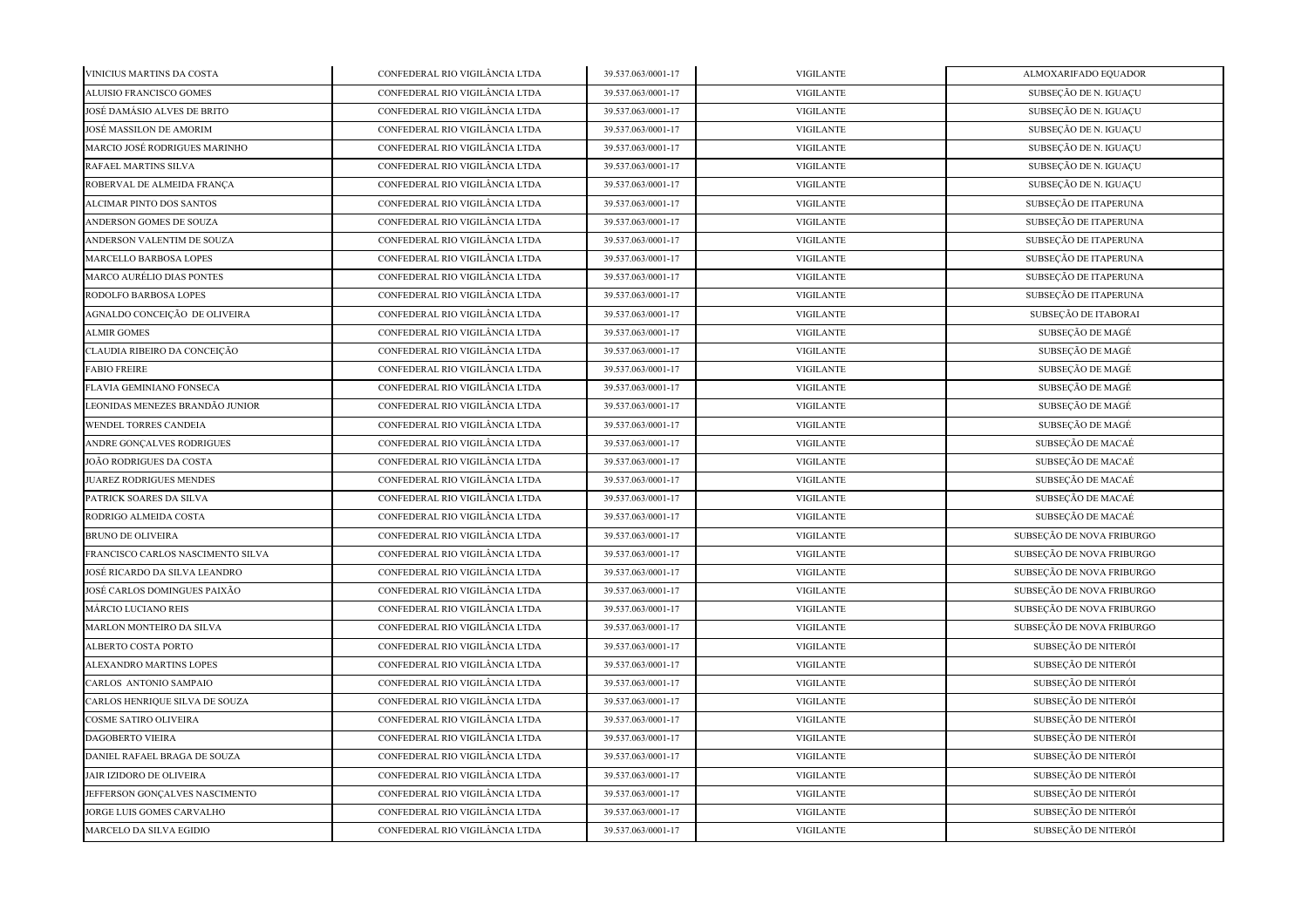| MARINHO DE CARVALHO RODRIGUES    | CONFEDERAL RIO VIGILÂNCIA LTDA | 39.537.063/0001-17 | <b>VIGILANTE</b> | SUBSEÇÃO DE NITERÓI    |
|----------------------------------|--------------------------------|--------------------|------------------|------------------------|
| ROMÉRIO GOMES DA SILVA           | CONFEDERAL RIO VIGILÂNCIA LTDA | 39.537.063/0001-17 | <b>VIGILANTE</b> | SUBSEÇÃO DE NITERÓI    |
| CARLOS ROBERTO DIAS DE CARVALHO  | CONFEDERAL RIO VIGILÂNCIA LTDA | 39.537.063/0001-17 | <b>VIGILANTE</b> | SUBSEÇÃO DE PETRÓPOLIS |
| FERNANDO CARLOS ANTONIO JOAQUIM  | CONFEDERAL RIO VIGILÂNCIA LTDA | 39.537.063/0001-17 | <b>VIGILANTE</b> | SUBSEÇÃO DE PETRÓPOLIS |
| MARCO AURÉLIO DE SOUZA CAVADAS   | CONFEDERAL RIO VIGILÂNCIA LTDA | 39.537.063/0001-17 | <b>VIGILANTE</b> | SUBSEÇÃO DE PETRÓPOLIS |
| REGINALDO BOTELHO                | CONFEDERAL RIO VIGILÂNCIA LTDA | 39.537.063/0001-17 | <b>VIGILANTE</b> | SUBSEÇÃO DE PETRÓPOLIS |
| RODRIGO FREITAS CELESTINO        | CONFEDERAL RIO VIGILÂNCIA LTDA | 39.537.063/0001-17 | <b>VIGILANTE</b> | SUBSEÇÃO DE PETRÓPOLIS |
| RODRIGO MAYO                     | CONFEDERAL RIO VIGILÂNCIA LTDA | 39.537.063/0001-17 | <b>VIGILANTE</b> | SUBSEÇÃO DE PETRÓPOLIS |
| FERNANDO DE LIMA FARIAS          | CONFEDERAL RIO VIGILÂNCIA LTDA | 39.537.063/0001-17 | <b>VIGILANTE</b> | SEDE RIO BRANCO        |
| ANDRE LOPES DOS SANTOS           | CONFEDERAL RIO VIGILÂNCIA LTDA | 39.537.063/0001-17 | <b>VIGILANTE</b> | <b>SEDE RIO BRANCO</b> |
| ANTONIO CARLOS F.DE ARAUJO       | CONFEDERAL RIO VIGILÂNCIA LTDA | 39.537.063/0001-17 | <b>VIGILANTE</b> | <b>SEDE RIO BRANCO</b> |
| CARLOS ALBERTO LEAL MATTOS       | CONFEDERAL RIO VIGILÂNCIA LTDA | 39.537.063/0001-17 | <b>VIGILANTE</b> | SEDE RIO BRANCO        |
| CARLOS EUGÊNIO ABRAHÃO           | CONFEDERAL RIO VIGILÂNCIA LTDA | 39.537.063/0001-17 | <b>VIGILANTE</b> | SEDE RIO BRANCO        |
| CLAUDIO MAGNO DOS SANTOS         | CONFEDERAL RIO VIGILÂNCIA LTDA | 39.537.063/0001-17 | <b>VIGILANTE</b> | SEDE RIO BRANCO        |
| CLÁUDIO R. RENAULT GONÇALVES     | CONFEDERAL RIO VIGILÂNCIA LTDA | 39.537.063/0001-17 | <b>VIGILANTE</b> | <b>SEDE RIO BRANCO</b> |
| DANIEL FERNANDO HENRIQUE ALVES   | CONFEDERAL RIO VIGILÂNCIA LTDA | 39.537.063/0001-17 | <b>VIGILANTE</b> | SEDE RIO BRANCO        |
| EVANILDO ALVES DOS SANTOS        | CONFEDERAL RIO VIGILÂNCIA LTDA | 39.537.063/0001-17 | <b>VIGILANTE</b> | SEDE RIO BRANCO        |
| FRANCIS NEY AMARAL PIRES         | CONFEDERAL RIO VIGILÂNCIA LTDA | 39.537.063/0001-17 | <b>VIGILANTE</b> | SEDE RIO BRANCO        |
| FRANCISCO PETRONIO CHAVES        | CONFEDERAL RIO VIGILÂNCIA LTDA | 39.537.063/0001-17 | <b>VIGILANTE</b> | SEDE RIO BRANCO        |
| GERALDO JOSÉ CIQUEIRA FILHO      | CONFEDERAL RIO VIGILÂNCIA LTDA | 39.537.063/0001-17 | <b>VIGILANTE</b> | SEDE RIO BRANCO        |
| <b>JANDERSON RIBEIRO</b>         | CONFEDERAL RIO VIGILÂNCIA LTDA | 39.537.063/0001-17 | <b>VIGILANTE</b> | SEDE RIO BRANCO        |
| JOHN DUARTE FERREIRA             | CONFEDERAL RIO VIGILÂNCIA LTDA | 39.537.063/0001-17 | <b>VIGILANTE</b> | SEDE RIO BRANCO        |
| JORGE LUIS LUCIANO               | CONFEDERAL RIO VIGILÂNCIA LTDA | 39.537.063/0001-17 | <b>VIGILANTE</b> | SEDE RIO BRANCO        |
| JOSÉ ROBERTO DOS SANTOS LIMA     | CONFEDERAL RIO VIGILÂNCIA LTDA | 39.537.063/0001-17 | <b>VIGILANTE</b> | SEDE RIO BRANCO        |
| LUAN BATISTA FLORENTINO          | CONFEDERAL RIO VIGILÂNCIA LTDA | 39.537.063/0001-17 | <b>VIGILANTE</b> | SEDE RIO BRANCO        |
| LUIZ HENRIQUE ROCHA              | CONFEDERAL RIO VIGILÂNCIA LTDA | 39.537.063/0001-17 | <b>VIGILANTE</b> | SEDE RIO BRANCO        |
| <b>OSCAR LUIZ VIEIRA</b>         | CONFEDERAL RIO VIGILÂNCIA LTDA | 39.537.063/0001-17 | <b>VIGILANTE</b> | SEDE RIO BRANCO        |
| SERGIO RODRIGUES BERTO           | CONFEDERAL RIO VIGILÂNCIA LTDA | 39.537.063/0001-17 | <b>VIGILANTE</b> | <b>SEDE RIO BRANCO</b> |
| <b>WALLACE MARQUES</b>           | CONFEDERAL RIO VIGILÂNCIA LTDA | 39.537.063/0001-17 | <b>VIGILANTE</b> | <b>SEDE RIO BRANCO</b> |
| WELLINGTON CLEYTON DE OLIVEIRA   | CONFEDERAL RIO VIGILÂNCIA LTDA | 39.537.063/0001-17 | <b>VIGILANTE</b> | <b>SEDE RIO BRANCO</b> |
| <b>WILLIAN ROSA</b>              | CONFEDERAL RIO VIGILÂNCIA LTDA | 39.537.063/0001-17 | <b>VIGILANTE</b> | SEDE RIO BRANCO        |
| CARLOS ALBERTO REZENDE PIRES     | CONFEDERAL RIO VIGILÂNCIA LTDA | 39.537.063/0001-17 | <b>VIGILANTE</b> | SUBSEÇÃO DE RESENDE    |
| EDSON SILVA DE LIMA              | CONFEDERAL RIO VIGILÂNCIA LTDA | 39.537.063/0001-17 | <b>VIGILANTE</b> | SUBSEÇÃO DE RESENDE    |
| THIAGO CARNEIRO DA CUNHA         | CONFEDERAL RIO VIGILÂNCIA LTDA | 39.537.063/0001-17 | <b>VIGILANTE</b> | SUBSEÇÃO DE RESENDE    |
| WAGNER COSTA LACERDA             | CONFEDERAL RIO VIGILÂNCIA LTDA | 39.537.063/0001-17 | <b>VIGILANTE</b> | SUBSEÇÃO DE RESENDE    |
| <b>WALDOMIRO SILVA BENTO</b>     | CONFEDERAL RIO VIGILÂNCIA LTDA | 39.537.063/0001-17 | <b>VIGILANTE</b> | SUBSEÇÃO DE RESENDE    |
| JOÃO SALVADOR DA SILVA           | CONFEDERAL RIO VIGILÂNCIA LTDA | 39.537.063/0001-17 | <b>VIGILANTE</b> | ARQUIVO SÃO CRISTÓVÃO  |
| MARCELO SILVA ESTEVES            | CONFEDERAL RIO VIGILÂNCIA LTDA | 39.537.063/0001-17 | <b>VIGILANTE</b> | ARQUIVO SÃO CRISTÓVÃO  |
| MARCELO SOUSA BRAGA              | CONFEDERAL RIO VIGILÂNCIA LTDA | 39.537.063/0001-17 | <b>VIGILANTE</b> | ARQUIVO SÃO CRISTÓVÃO  |
| MARCOS TENÓRIO CAVALCANTE        | CONFEDERAL RIO VIGILÂNCIA LTDA | 39.537.063/0001-17 | <b>VIGILANTE</b> | ARQUIVO SÃO CRISTÓVÃO  |
| <b>MAURO MARTINS F. DA SILVA</b> | CONFEDERAL RIO VIGILÂNCIA LTDA | 39.537.063/0001-17 | <b>VIGILANTE</b> | ARQUIVO SÃO CRISTÓVÃO  |
| <b>RAFAEL ALVES ANTUNES</b>      | CONFEDERAL RIO VIGILÂNCIA LTDA | 39.537.063/0001-17 | <b>VIGILANTE</b> | ARQUIVO SÃO CRISTÓVÃO  |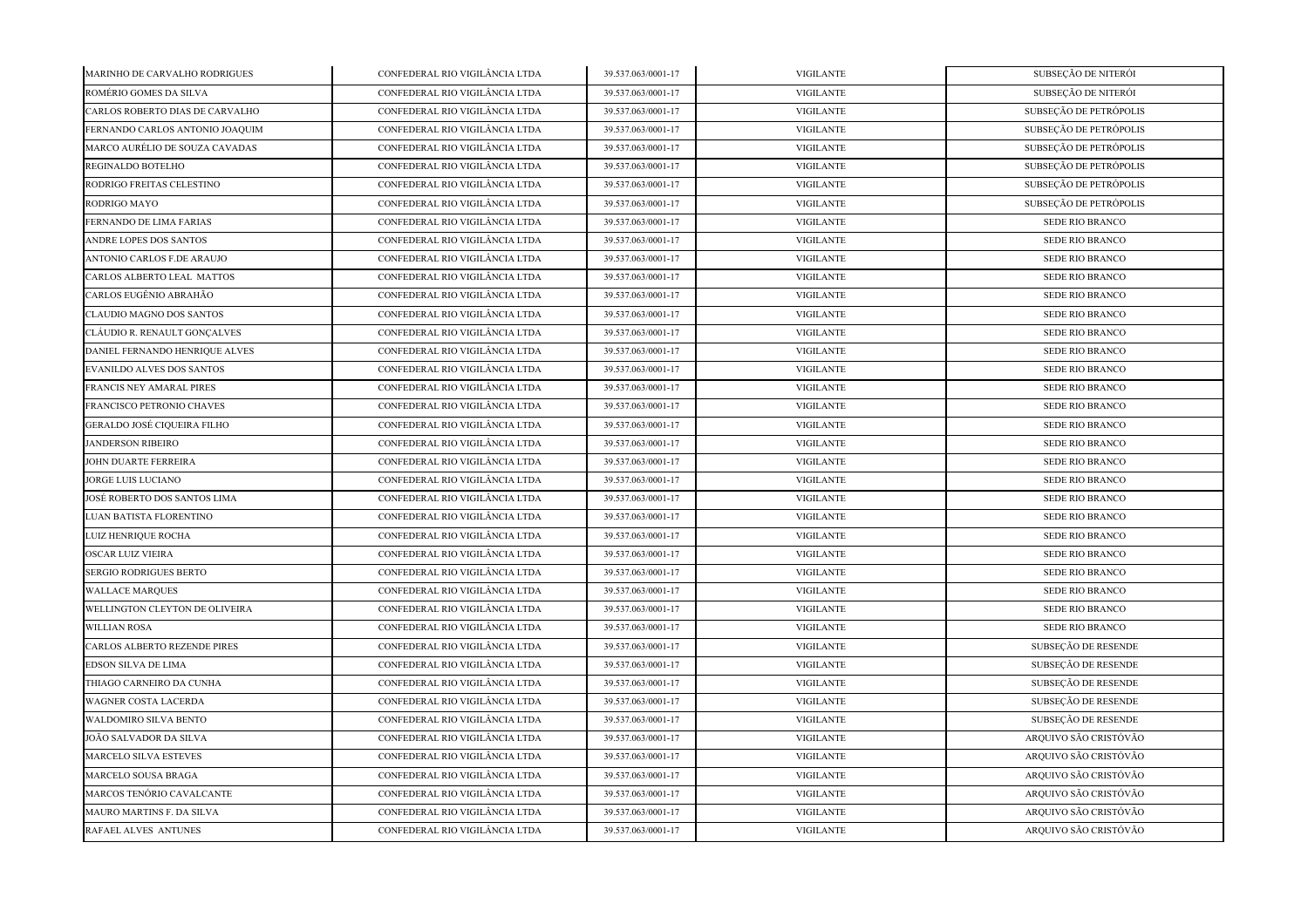| RAFAEL PEREIRA DE SOUTO                   | CONFEDERAL RIO VIGILÂNCIA LTDA | 39.537.063/0001-17 | <b>VIGILANTE</b> | ARQUIVO SÃO CRISTÓVÃO         |
|-------------------------------------------|--------------------------------|--------------------|------------------|-------------------------------|
| TÉRCIO LUIS DE OLIVEIRA                   | CONFEDERAL RIO VIGILÂNCIA LTDA | 39.537.063/0001-17 | <b>VIGILANTE</b> | ARQUIVO SÃO CRISTÓVÃO         |
| ALMIR AMARAL JUNIOR                       | CONFEDERAL RIO VIGILÂNCIA LTDA | 39.537.063/0001-17 | <b>VIGILANTE</b> | SUBSEÇÃO DE S. GONÇALO        |
| JACKSON DE FREITAS PIRES                  | CONFEDERAL RIO VIGILÂNCIA LTDA | 39.537.063/0001-17 | <b>VIGILANTE</b> | SUBSEÇÃO DE S. GONÇALO        |
| JAQUES SOARES DA SILVA                    | CONFEDERAL RIO VIGILÂNCIA LTDA | 39.537.063/0001-17 | <b>VIGILANTE</b> | SUBSEÇÃO DE S. GONÇALO        |
| LUIZ CLAUDIO OLIVEIRA                     | CONFEDERAL RIO VIGILÂNCIA LTDA | 39.537.063/0001-17 | <b>VIGILANTE</b> | SUBSEÇÃO DE S. GONÇALO        |
| MARCO AURÉLIO HENRIQUE RODRIGUES DE SOUZA | CONFEDERAL RIO VIGILÂNCIA LTDA | 39.537.063/0001-17 | <b>VIGILANTE</b> | SUBSEÇÃO DE S. GONÇALO        |
| MARCOS SOUZA ANUNCIAÇÃO                   | CONFEDERAL RIO VIGILÂNCIA LTDA | 39.537.063/0001-17 | <b>VIGILANTE</b> | SUBSEÇÃO DE S. GONÇALO        |
| ROGGER DA COSTA OLIVEIRA                  | CONFEDERAL RIO VIGILÂNCIA LTDA | 39.537.063/0001-17 | <b>VIGILANTE</b> | SUBSEÇÃO DE S. GONÇALO        |
| SANDRO SOUZA FERREIRA                     | CONFEDERAL RIO VIGILÂNCIA LTDA | 39.537.063/0001-17 | <b>VIGILANTE</b> | SUBSEÇÃO DE S. GONÇALO        |
| ALEXANDRE TEIXEIRA FERREIRA               | CONFEDERAL RIO VIGILÂNCIA LTDA | 39.537.063/0001-17 | <b>VIGILANTE</b> | SUBSEÇÃO DE S. J. MERITI      |
| ANDRE DE PAIVA ANTONIO                    | CONFEDERAL RIO VIGILÂNCIA LTDA | 39.537.063/0001-17 | <b>VIGILANTE</b> | SUBSEÇÃO DE S. J. MERITI      |
| FABIANO AMILTON DA SILVA                  | CONFEDERAL RIO VIGILÂNCIA LTDA | 39.537.063/0001-17 | <b>VIGILANTE</b> | SUBSEÇÃO DE S. J. MERITI      |
| <b>HUGO ALVES NETO</b>                    | CONFEDERAL RIO VIGILÂNCIA LTDA | 39.537.063/0001-17 | <b>VIGILANTE</b> | SUBSEÇÃO DE S. J. MERITI      |
| JOSIANE DA SILVA LIBANIO                  | CONFEDERAL RIO VIGILÂNCIA LTDA | 39.537.063/0001-17 | <b>VIGILANTE</b> | SUBSEÇÃO DE S. J. MERITI      |
| LUIS CARLOS                               | CONFEDERAL RIO VIGILÂNCIA LTDA | 39.537.063/0001-17 | <b>VIGILANTE</b> | SUBSEÇÃO DE S. J. MERITI      |
| PAULO SERGIO SILVA                        | CONFEDERAL RIO VIGILÂNCIA LTDA | 39.537.063/0001-17 | <b>VIGILANTE</b> | SUBSEÇÃO DE S. J. MERITI      |
| PERI CARDOSO VALENTE                      | CONFEDERAL RIO VIGILÂNCIA LTDA | 39.537.063/0001-17 | <b>VIGILANTE</b> | SUBSEÇÃO DE S. P. ALDEIA      |
| FERNANDO JOSÉ LIBANIO                     | CONFEDERAL RIO VIGILÂNCIA LTDA | 39.537.063/0001-17 | <b>VIGILANTE</b> | SUBSEÇÃO DE S. P. ALDEIA      |
| HERLON DE MELO RODRIGUES                  | CONFEDERAL RIO VIGILÂNCIA LTDA | 39.537.063/0001-17 | <b>VIGILANTE</b> | SUBSEÇÃO DE S. P. ALDEIA      |
| MICHELE LEITE FRANÇA                      | CONFEDERAL RIO VIGILÂNCIA LTDA | 39.537.063/0001-17 | <b>VIGILANTE</b> | SUBSEÇÃO DE S. P. ALDEIA      |
| WELLITON VIEIRA DE ANDRADE                | CONFEDERAL RIO VIGILÂNCIA LTDA | 39.537.063/0001-17 | <b>VIGILANTE</b> | SUBSEÇÃO DE S. P. ALDEIA      |
| FLÁVIO DA CUNHA SILVA                     | CONFEDERAL RIO VIGILÂNCIA LTDA | 39.537.063/0001-17 | <b>VIGILANTE</b> | SUBSEÇÃO DE TERESÓPOLIS       |
| JOÃO VITOR DA SILVA TEIXEIRA              | CONFEDERAL RIO VIGILÂNCIA LTDA | 39.537.063/0001-17 | <b>VIGILANTE</b> | SUBSEÇÃO DE TERESÓPOLIS       |
| MAURICIO LUIS DA COSTA LIMA               | CONFEDERAL RIO VIGILÂNCIA LTDA | 39.537.063/0001-17 | <b>VIGILANTE</b> | SUBSEÇÃO DE TERESÓPOLIS       |
| PAULO SERGIO ROSA ANCELMO                 | CONFEDERAL RIO VIGILÂNCIA LTDA | 39.537.063/0001-17 | <b>VIGILANTE</b> | SUBSEÇÃO DE TERESÓPOLIS       |
| TIAGO DA SILVA VILCHSON                   | CONFEDERAL RIO VIGILÂNCIA LTDA | 39.537.063/0001-17 | <b>VIGILANTE</b> | SUBSEÇÃO DE TERESÓPOLIS       |
| CARLOS AUGUSTO DO NASCIMENTO BRETAS       | CONFEDERAL RIO VIGILÂNCIA LTDA | 39.537.063/0001-17 | <b>VIGILANTE</b> | SUBSEÇÃO DE TRÊS RIOS         |
| <b>EDISON MARCIANO</b>                    | CONFEDERAL RIO VIGILÂNCIA LTDA | 39.537.063/0001-17 | <b>VIGILANTE</b> | SUBSECÃO DE TRÊS RIOS         |
| FRANCISCO JOSÉ RAMALHO FABELLO            | CONFEDERAL RIO VIGILÂNCIA LTDA | 39.537.063/0001-17 | <b>VIGILANTE</b> | SUBSEÇÃO DE TRÊS RIOS         |
| LUIZ FERNANDO MARTINS CUNHA               | CONFEDERAL RIO VIGILÂNCIA LTDA | 39.537.063/0001-17 | <b>VIGILANTE</b> | SUBSEÇÃO DE TRÊS RIOS         |
| UILIAM LINO DOS REIS                      | CONFEDERAL RIO VIGILÂNCIA LTDA | 39.537.063/0001-17 | <b>VIGILANTE</b> | SUBSEÇÃO DE TRÊS RIOS         |
| ROBERTO CARLOS MALAFAIA                   | CONFEDERAL RIO VIGILÂNCIA LTDA | 39.537.063/0001-17 | <b>VIGILANTE</b> | SUBSEÇÃO DE TRÊS RIOS         |
| RODRIGO VIEIRA                            | CONFEDERAL RIO VIGILÂNCIA LTDA | 39.537.063/0001-17 | <b>VIGILANTE</b> | SUBSEÇÃO DE TRÊS RIOS         |
| <b>UELITON VIEIRA DA SILVA</b>            | CONFEDERAL RIO VIGILÂNCIA LTDA | 39.537.063/0001-17 | <b>VIGILANTE</b> | SUBSEÇÃO DE TRÊS RIOS         |
| CARLOS AUGUSTO VICTAL REIS                | CONFEDERAL RIO VIGILÂNCIA LTDA | 39.537.063/0001-17 | <b>VIGILANTE</b> | SUBSEÇÃO DE VOLTA REDONDA     |
| CARLOS LEONARDO DA SILVEIRA SILVA         | CONFEDERAL RIO VIGILÂNCIA LTDA | 39.537.063/0001-17 | <b>VIGILANTE</b> | SUBSEÇÃO DE VOLTA REDONDA     |
| DIVINO NICOLAU CAMPOS                     | CONFEDERAL RIO VIGILÂNCIA LTDA | 39.537.063/0001-17 | <b>VIGILANTE</b> | SUBSEÇÃO DE VOLTA REDONDA     |
| EDSON LUIS DAMASCENO                      | CONFEDERAL RIO VIGILÂNCIA LTDA | 39.537.063/0001-17 | <b>VIGILANTE</b> | SUBSEÇÃO DE VOLTA REDONDA     |
| ILSON MAURO PEREIRA DE SOUZA              | CONFEDERAL RIO VIGILÂNCIA LTDA | 39.537.063/0001-17 | <b>VIGILANTE</b> | SUBSEÇÃO DE VOLTA REDONDA     |
| JEFFERSON DOS SANTOS LEANDRO              | CONFEDERAL RIO VIGILÂNCIA LTDA | 39.537.063/0001-17 | <b>VIGILANTE</b> | SUBSEÇÃO DE VOLTA REDONDA     |
| <b>ADEILSON PIMENTEL</b>                  | CONFEDERAL RIO VIGILÂNCIA LTDA | 39.537.063/0001-17 | <b>VIGILANTE</b> | FORO CRIMINAL MARILENA FRANCO |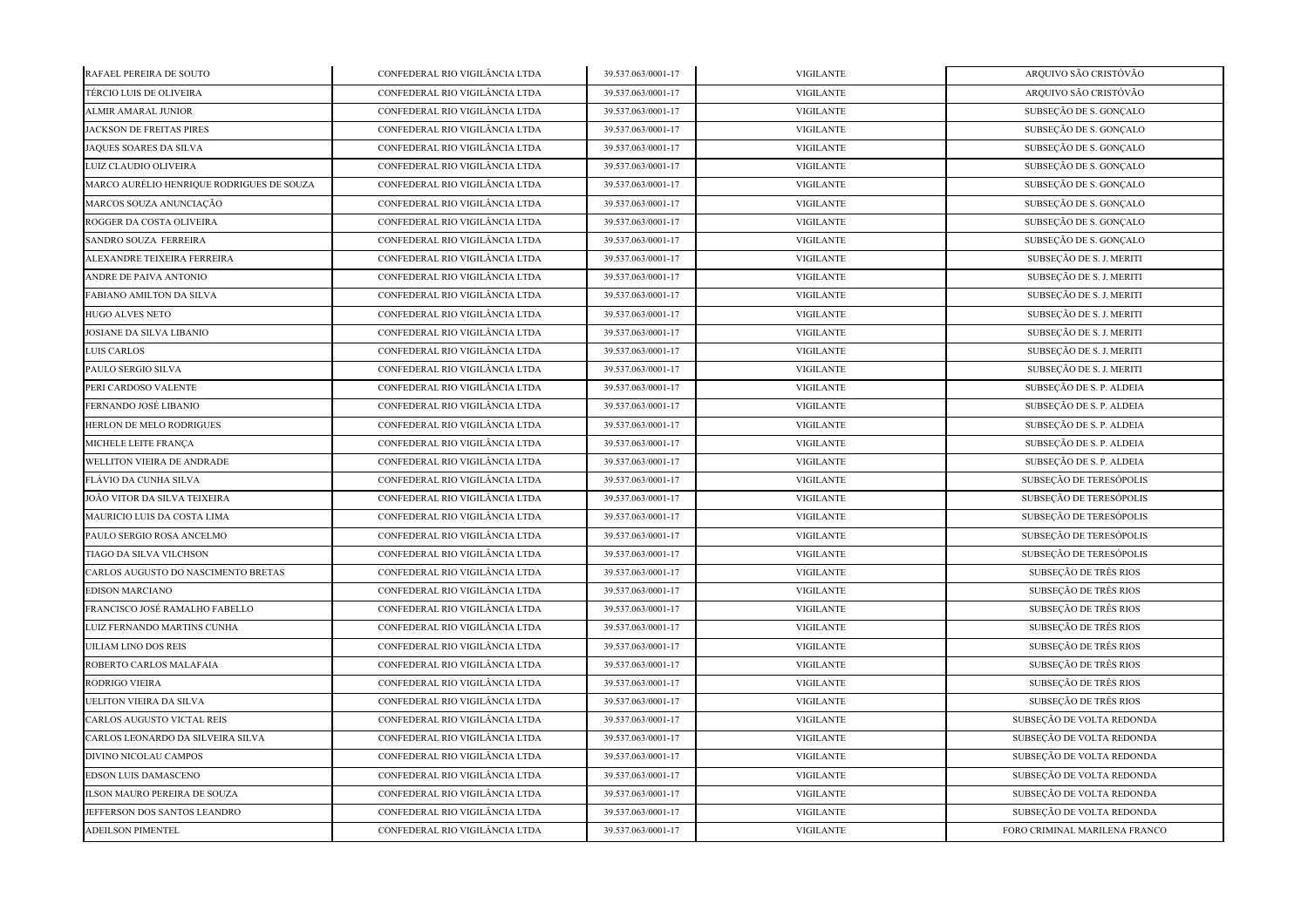| ADRIANO SILVA DE OLIVEIRA          | CONFEDERAL RIO VIGILÂNCIA LTDA           | 39.537.063/0001-17 | <b>VIGILANTE</b>            | FORO CRIMINAL MARILENA FRANCO |
|------------------------------------|------------------------------------------|--------------------|-----------------------------|-------------------------------|
| ALEXANDRE OLINDA DA SILVA          | CONFEDERAL RIO VIGILÂNCIA LTDA           | 39.537.063/0001-17 | <b>VIGILANTE</b>            | FORO CRIMINAL MARILENA FRANCO |
| ANDRÉ CORDEIRO ASSIS               | CONFEDERAL RIO VIGILÂNCIA LTDA           | 39.537.063/0001-17 | <b>VIGILANTE</b>            | FORO CRIMINAL MARILENA FRANCO |
| CARLOS EDUARDO DE ARAÚJO           | CONFEDERAL RIO VIGILÂNCIA LTDA           | 39.537.063/0001-17 | <b>VIGILANTE</b>            | FORO CRIMINAL MARILENA FRANCO |
| CLEYSON CONCEIÇÃO GUIMARÃES SANTOS | CONFEDERAL RIO VIGILÂNCIA LTDA           | 39.537.063/0001-17 | <b>VIGILANTE</b>            | FORO CRIMINAL MARILENA FRANCO |
| DANILO LEITE DOS SANTOS            | CONFEDERAL RIO VIGILÂNCIA LTDA           | 39.537.063/0001-17 | <b>VIGILANTE</b>            | FORO CRIMINAL MARILENA FRANCO |
| EDSANDRO OLIVEIRA DA SILVA         | CONFEDERAL RIO VIGILÂNCIA LTDA           | 39.537.063/0001-17 | <b>VIGILANTE</b>            | FORO CRIMINAL MARILENA FRANCO |
| ELENILDO BISPO CARDOSO             | CONFEDERAL RIO VIGILÂNCIA LTDA           | 39.537.063/0001-17 | <b>VIGILANTE</b>            | FORO CRIMINAL MARILENA FRANCO |
| ÉRIC ANDRÉ DA SILVA                | CONFEDERAL RIO VIGILÂNCIA LTDA           | 39.537.063/0001-17 | <b>VIGILANTE</b>            | FORO CRIMINAL MARILENA FRANCO |
| FELIPE JACKSON SOUZA C. DA SILVA   | CONFEDERAL RIO VIGILÂNCIA LTDA           | 39.537.063/0001-17 | <b>VIGILANTE</b>            | FORO CRIMINAL MARILENA FRANCO |
| FRANCISCO ALEX BENJAMIN            | CONFEDERAL RIO VIGILÂNCIA LTDA           | 39.537.063/0001-17 | <b>VIGILANTE</b>            | FORO CRIMINAL MARILENA FRANCO |
| <b>GILBERTO FREIRE DA CRUZ</b>     | CONFEDERAL RIO VIGILÂNCIA LTDA           | 39.537.063/0001-17 | <b>VIGILANTE</b>            | FORO CRIMINAL MARILENA FRANCO |
| ITALO DO NASCIMENTO BEZERRA        | CONFEDERAL RIO VIGILÂNCIA LTDA           | 39.537.063/0001-17 | <b>VIGILANTE</b>            | FORO CRIMINAL MARILENA FRANCO |
| JORGE LUIS PINTO MACIEL            | CONFEDERAL RIO VIGILÂNCIA LTDA           | 39.537.063/0001-17 | <b>VIGILANTE</b>            | FORO CRIMINAL MARILENA FRANCO |
| JOSÉ DOMICIANO DOS SANTOS          | CONFEDERAL RIO VIGILÂNCIA LTDA           | 39.537.063/0001-17 | <b>VIGILANTE</b>            | FORO CRIMINAL MARILENA FRANCO |
| JOSÉ FÁBIO DANILO DE ALMEIDA       | CONFEDERAL RIO VIGILÂNCIA LTDA           | 39.537.063/0001-17 | <b>VIGILANTE</b>            | FORO CRIMINAL MARILENA FRANCO |
| MARIA LUCIANA DE OLIVEIRA          | CONFEDERAL RIO VIGILÂNCIA LTDA           | 39.537.063/0001-17 | <b>VIGILANTE</b>            | FORO CRIMINAL MARILENA FRANCO |
| RENATO AZARIAS RIBEIRO             | CONFEDERAL RIO VIGILÂNCIA LTDA           | 39.537.063/0001-17 | <b>VIGILANTE</b>            | FORO CRIMINAL MARILENA FRANCO |
| VANDERSON GUIMARÃES SAMPAIO        | CONFEDERAL RIO VIGILÂNCIA LTDA           | 39.537.063/0001-17 | <b>VIGILANTE</b>            | FORO CRIMINAL MARILENA FRANCO |
| VITOR EXPEDITO NASCIMENTO          | CONFEDERAL RIO VIGILÂNCIA LTDA           | 39.537.063/0001-17 | <b>VIGILANTE</b>            | FORO CRIMINAL MARILENA FRANCO |
| WAGNER THEODORO DE SOUZA           | CONFEDERAL RIO VIGILÂNCIA LTDA           | 39.537.063/0001-17 | <b>VIGILANTE</b>            | FORO CRIMINAL MARILENA FRANCO |
| JOÃO PIERRE COSTA SIMEÃO           | CONFEDERAL RIO VIGILÂNCIA LTDA           | 39.537.063/0001-17 | <b>VIGILANTE</b>            | FORO CRIMINAL MARILENA FRANCO |
| JOSÉ LEONEL ABREU                  | CONFEDERAL RIO VIGILÂNCIA LTDA           | 39.537.063/0001-17 | <b>VIGILANTE</b>            | FORO CRIMINAL MARILENA FRANCO |
| ORLANDO DAS NEVES RESENDE          | CONFEDERAL RIO VIGILÂNCIA LTDA           | 39.537.063/0001-17 | <b>VIGILANTE</b>            | FORO CRIMINAL MARILENA FRANCO |
| REINALDO DE SOUZA RAIMUNDO         | CONFEDERAL RIO VIGILÂNCIA LTDA           | 39.537.063/0001-17 | <b>VIGILANTE</b>            | FORO CRIMINAL MARILENA FRANCO |
| PATRICK ARAUJO PEREIRA             | DS ALADO ASSESSORIA E CONSULTORIA EIRELI | 15.559.145/0001-02 | <b>FOLGUISTA DIURNO</b>     | AB/RB/VZ/ARQ                  |
| BÁRBARA DA SILVA                   | DS ALADO ASSESSORIA E CONSULTORIA EIRELI | 15.559.145/0001-02 | <b>FOLGUISTA DIURNO</b>     | AB/RB/VZ/ARQ                  |
| <b>JHONATAN PEREIRA DA SILVA</b>   | DS ALADO ASSESSORIA E CONSULTORIA EIRELI | 15.559.145/0001-02 | <b>FOLGUISTA DIURNO</b>     | AB/RB/VZ/ARQ                  |
| MELINA MARTINS DOS SANTOS          | DS ALADO ASSESSORIA E CONSULTORIA EIRELI | 15.559.145/0001-02 | <b>FOLGUISTA DIURNO 48H</b> | AB/RB/VZ/ARQ                  |
| PAULO ROBERTO COUTO LEAL           | DS ALADO ASSESSORIA E CONSULTORIA EIRELI | 15.559.145/0001-02 | FOLGUISTA NOTURNO           | AB/RB/VZ/ARQ                  |
| CRISTIANO SANT'ANA MARINHO         | DS ALADO ASSESSORIA E CONSULTORIA EIRELI | 15.559.145/0001-02 | FOLGUISTA NOTURNO 48H       | AB/RB/VZ/ARQ                  |
| DAIANA GUEDES MACHADO              | DS ALADO ASSESSORIA E CONSULTORIA EIRELI | 15.559.145/0001-02 | FOLGUISTA DIURNO/NOTURNO    | AB/RB/VZ/ARQ                  |
| EDNALDO FAGUNDES DA SILVA FILHO    | DS ALADO ASSESSORIA E CONSULTORIA EIRELI | 15.559.145/0001-02 | FOLGUISTA DIURNO/NOTURNO    | AB/RB/VZ/ARQ                  |
| EMERSON LUIZ DO SINO DA SILVA      | DS ALADO ASSESSORIA E CONSULTORIA EIRELI | 15.559.145/0001-02 | FOLGUISTA DIURNO/NOTURNO    | AB/RB/VZ/ARQ                  |
| FELIPE CUSTÓDIO DE LIRA MOREIRA    | DS ALADO ASSESSORIA E CONSULTORIA EIRELI | 15.559.145/0001-02 | FOLGUISTA DIURNO/NOTURNO    | AB/RB/VZ/ARQ                  |
| WENDEL GOURLART DE OLIVEIRA        | DS ALADO ASSESSORIA E CONSULTORIA EIRELI | 15.559.145/0001-02 | FOLGUISTA DIURNO/NOTURNO    | AB/RB/VZ/ARQ                  |
| ALBERTO VIEIRA DE LEMOS            | DS ALADO ASSESSORIA E CONSULTORIA EIRELI | 15.559.145/0001-02 | FOLGUISTA DIURNO/NOTURNO    | AB/RB/VZ/ARQ                  |
| CARLOS EDUARDO NOGUEIRA GARRIDO    | DS ALADO ASSESSORIA E CONSULTORIA EIRELI | 15.559.145/0001-02 | FOLGUISTA DIURNO/NOTURNO    | AB/RB/VZ/ARQ                  |
| DAIANE PIRES DE ANDRADE ROCHA      | DS ALADO ASSESSORIA E CONSULTORIA EIRELI | 15.559.145/0001-02 | FOLGUISTA DIURNO/NOTURNO    | AB/RB/VZ/ARQ                  |
| MARCELO DE SOUZA SOARES            | DS ALADO ASSESSORIA E CONSULTORIA EIRELI | 15.559.145/0001-02 | FOLGUISTA DIURNO/NOTURNO    | AB/RB/VZ/ARQ                  |
| ANTONIO JORGE DA SILVA OLIVEIRA    | DS ALADO ASSESSORIA E CONSULTORIA EIRELI | 15.559.145/0001-02 | FOLGUISTA DIURNO/NOTURNO    | AB/RB/VZ/ARQ                  |
| JEFFERSON ALMEIDA DE SOUTO         | DS ALADO ASSESSORIA E CONSULTORIA EIRELI | 15.559.145/0001-02 | <b>BRIGADISTA DIURNO</b>    | FORO AV. ALMIRANTE BARROSO    |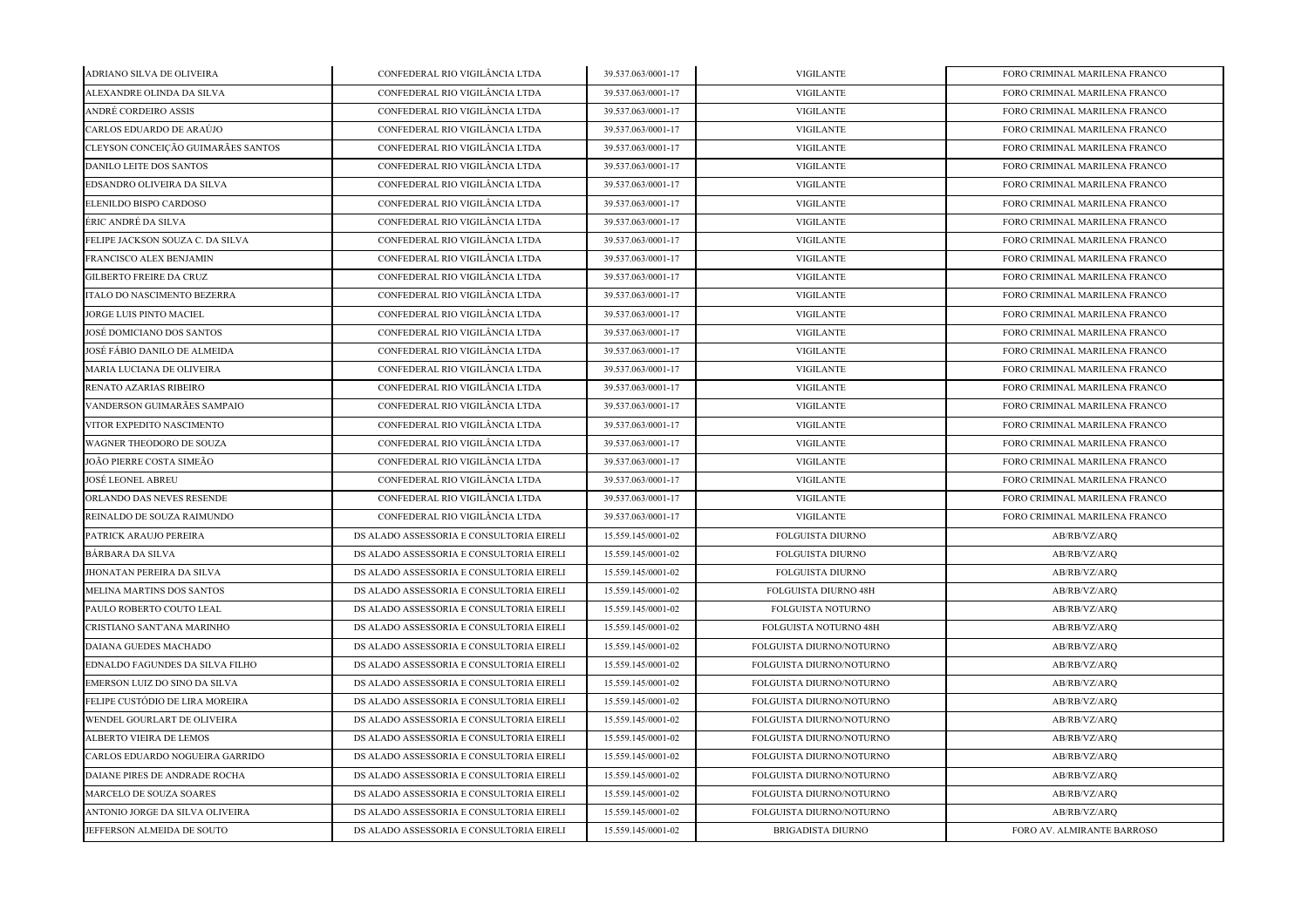| JOSE SERGIO ALMEIDA COSTA          | DS ALADO ASSESSORIA E CONSULTORIA EIRELI | 15.559.145/0001-02 | <b>BRIGADISTA DIURNO</b>  | FORO AV. ALMIRANTE BARROSO |
|------------------------------------|------------------------------------------|--------------------|---------------------------|----------------------------|
| <b>IORRANA SILVA DE SOUZA</b>      | DS ALADO ASSESSORIA E CONSULTORIA EIRELI | 15.559.145/0001-02 | <b>BRIGADISTA DIURNO</b>  | FORO AV. ALMIRANTE BARROSO |
| RUAN DE SOUZA SILVA RODRIGUES      | DS ALADO ASSESSORIA E CONSULTORIA EIRELI | 15.559.145/0001-02 | <b>BRIGADISTA NOTURNO</b> | FORO AV. ALMIRANTE BARROSO |
| VICTOR SILVA SANTOS                | DS ALADO ASSESSORIA E CONSULTORIA EIRELI | 15.559.145/0001-02 | BRIGADISTA DIURNO         | FORO AV. ALMIRANTE BARROSO |
| RAFAEL PEREIRA                     | DS ALADO ASSESSORIA E CONSULTORIA EIRELI | 15.559.145/0001-02 | BRIGADISTA DIURNO         | FORO AV. ALMIRANTE BARROSO |
| WALLACE SANTOS DE BRITO            | DS ALADO ASSESSORIA E CONSULTORIA EIRELI | 15.559.145/0001-02 | BRIGADISTA DIURNO         | FORO AV. ALMIRANTE BARROSO |
| BRUNO DA SILVA COELHO              | DS ALADO ASSESSORIA E CONSULTORIA EIRELI | 15.559.145/0001-02 | <b>BRIGADISTA NOTURNO</b> | FORO AV. ALMIRANTE BARROSO |
| MARIO SERGIO VELOSO DE ARAUJO      | DS ALADO ASSESSORIA E CONSULTORIA EIRELI | 15.559.145/0001-02 | <b>BRIGADISTA DIURNO</b>  | FORO AV. RIO BRANCO        |
| YASMIM MARQUES DA PAZ              | DS ALADO ASSESSORIA E CONSULTORIA EIRELI | 15.559.145/0001-02 | <b>BRIGADISTA DIURNO</b>  | FORO AV. RIO BRANCO        |
| JOSE FRANCISCO DE OLIVEIRA FILHO   | DS ALADO ASSESSORIA E CONSULTORIA EIRELI | 15.559.145/0001-02 | <b>BRIGADISTA DIURNO</b>  | FORO AV. RIO BRANCO        |
| ANGELO SILVA DOS SANTOS            | DS ALADO ASSESSORIA E CONSULTORIA EIRELI | 15.559.145/0001-02 | <b>BRIGADISTA NOTURNO</b> | FORO AV. RIO BRANCO        |
| NELIO DA SILVA SOUZA               | DS ALADO ASSESSORIA E CONSULTORIA EIRELI | 15.559.145/0001-02 | <b>BRIGADISTA DIURNO</b>  | FORO AV. RIO BRANCO        |
| NATALI DE MORAES ANDRADE           | DS ALADO ASSESSORIA E CONSULTORIA EIRELI | 15.559.145/0001-02 | <b>BRIGADISTA DIURNO</b>  | FORO AV. RIO BRANCO        |
| HELESON ROGE DE LIMA DE SOUZA      | DS ALADO ASSESSORIA E CONSULTORIA EIRELI | 15.559.145/0001-02 | <b>BRIGADISTA DIURNO</b>  | FORO AV. RIO BRANCO        |
| LUCAS TEXEIRA DE SOUZA             | DS ALADO ASSESSORIA E CONSULTORIA EIRELI | 15.559.145/0001-02 | <b>BRIGADISTA NOTURNO</b> | FORO AV. RIO BRANCO        |
| THAINARA SOARES MENDES             | DS ALADO ASSESSORIA E CONSULTORIA EIRELI | 15.559.145/0001-02 | <b>BRIGADISTA DIURNO</b>  | FORO AV. VENEZUELA         |
| CARLOS MARQUES DA SILVA            | DS ALADO ASSESSORIA E CONSULTORIA EIRELI | 15.559.145/0001-02 | <b>BRIGADISTA DIURNO</b>  | FORO AV. VENEZUELA         |
| CONRADO ALMEIDA DA COSTA           | DS ALADO ASSESSORIA E CONSULTORIA EIRELI | 15.559.145/0001-02 | <b>BRIGADISTA DIURNO</b>  | FORO AV. VENEZUELA         |
| KAIO SANTANA DA SILVA              | DS ALADO ASSESSORIA E CONSULTORIA EIRELI | 15.559.145/0001-02 | <b>BRIGADISTA NOTURNO</b> | FORO AV. VENEZUELA         |
| PRISCILA SANTANA DE FARIAS         | DS ALADO ASSESSORIA E CONSULTORIA EIRELI | 15.559.145/0001-02 | <b>BRIGADISTA DIURNO</b>  | FORO AV. VENEZUELA         |
| SERGIO ANDRÉ TEIXEIRA              | DS ALADO ASSESSORIA E CONSULTORIA EIRELI | 15.559.145/0001-02 | <b>BRIGADISTA DIURNO</b>  | FORO AV. VENEZUELA         |
| SAMUEL TEODOSIO DA SILVA           | DS ALADO ASSESSORIA E CONSULTORIA EIRELI | 15.559.145/0001-02 | BRIGADISTA DIURNO         | <b>FORO AV. VENEZUELA</b>  |
| CARLOS HENRIQUE MEDEIROS RAMOS     | DS ALADO ASSESSORIA E CONSULTORIA EIRELI | 15.559.145/0001-02 | <b>BRIGADISTA NOTURNO</b> | FORO AV. VENEZUELA         |
| <b>MARCUS VINICIOS ROCHA</b>       | DS ALADO ASSESSORIA E CONSULTORIA EIRELI | 15.559.145/0001-02 | <b>BRIGADISTA DIURNO</b>  | <b>SEARQ</b>               |
| RONALDO DE SOUZA SANTOS            | DS ALADO ASSESSORIA E CONSULTORIA EIRELI | 15.559.145/0001-02 | <b>BRIGADISTA NOTURNO</b> | <b>SEARQ</b>               |
| SERGIO GOMES DA SILVA              | DS ALADO ASSESSORIA E CONSULTORIA EIRELI | 15.559.145/0001-02 | <b>BRIGADISTA DIURNO</b>  | <b>SEARQ</b>               |
| CESAR ALEXANDRE INDIO DA CONCEIÇÃO | DS ALADO ASSESSORIA E CONSULTORIA EIRELI | 15.559.145/0001-02 | BRIGADISTA NOTURNO        | <b>SEARQ</b>               |
| GOLDWASSER SALLY PIMENTA RICARDO   | ELEVADORES VILLARTA LTDA                 | 54.222.401/0001-15 | MECÂNICO                  | AV. VENEZUELA              |
| <b>CLEITON GOMES PERES</b>         | ELEVADORES VILLARTA LTDA                 | 54.222.401/0001-15 | MECÂNICO SUBST.           | AV. VENEZUELA              |
| ALEXANDER GOMES CUSTÓDIO           | <b>CETEST RIO LTDA</b>                   | 39.128.525/0001-42 | <b>SUPERVISOR</b>         | <b>RIO BRANCO</b>          |
| ANDERSON LUIZ BUCEDI DOS SANTOS    | <b>CETEST RIO LTDA</b>                   | 39.128.525/0001-42 | MECÂNICO                  | <b>RIO BRANCO</b>          |
| ANDERSON LUIZ PIMENTEL ROSA        | <b>CETEST RIO LTDA</b>                   | 39.128.525/0001-42 | MECÂNICO                  | <b>ALMIRANTE BARROSO</b>   |
| ANDRÉ LUIZ DO NASCIMENTO           | CETEST RIO LTDA                          | 39.128.525/0001-42 | <b>AJUDANTE</b>           | MÓVEL                      |
| ANTONIO BERNARDO DA SILVA RAMOS    | CETEST RIO LTDA                          | 39.128.525/0001-42 | MECÂNICO                  | <b>RIO BRANCO</b>          |
| CARLOS HENRIQUE M DE MIRANDA       | CETEST RIO LTDA                          | 39.128.525/0001-42 | MECÂNICO                  | <b>RIO BRANCO</b>          |
| CLAUDIO MARCIO R.BARBOSA           | <b>CETEST RIO LTDA</b>                   | 39.128.525/0001-42 | <b>ELETRICISTA</b>        | <b>RIO BRANCO</b>          |
| <b>CLEBER DE ALMEIDA VALENTE</b>   | <b>CETEST RIO LTDA</b>                   | 39.128.525/0001-42 | <b>SUPERVISOR</b>         | VENEZUELA                  |
| COSME LUIS DOS SANTOS              | <b>CETEST RIO LTDA</b>                   | 39.128.525/0001-42 | MECÂNICO                  | VENEZUELA                  |
| DOUGLAS BERNARDO NORONHA           | <b>CETEST RIO LTDA</b>                   | 39.128.525/0001-42 | <b>AJUDANTE</b>           | VENEZUELA                  |
| EDILSON DE FREITAS MARQUES         | <b>CETEST RIO LTDA</b>                   | 39.128.525/0001-42 | <b>AJUDANTE</b>           | <b>RIO BRANCO</b>          |
| ERICK LEANDRO DE OLIVEIRA          | <b>CETEST RIO LTDA</b>                   | 39.128.525/0001-42 | MECÂNICO                  | VENEZUELA                  |
| <b>FABIO FERREIRA DE JESUS</b>     | <b>CETEST RIO LTDA</b>                   | 39.128.525/0001-42 | <b>SUPERVISOR</b>         | MÓVEL                      |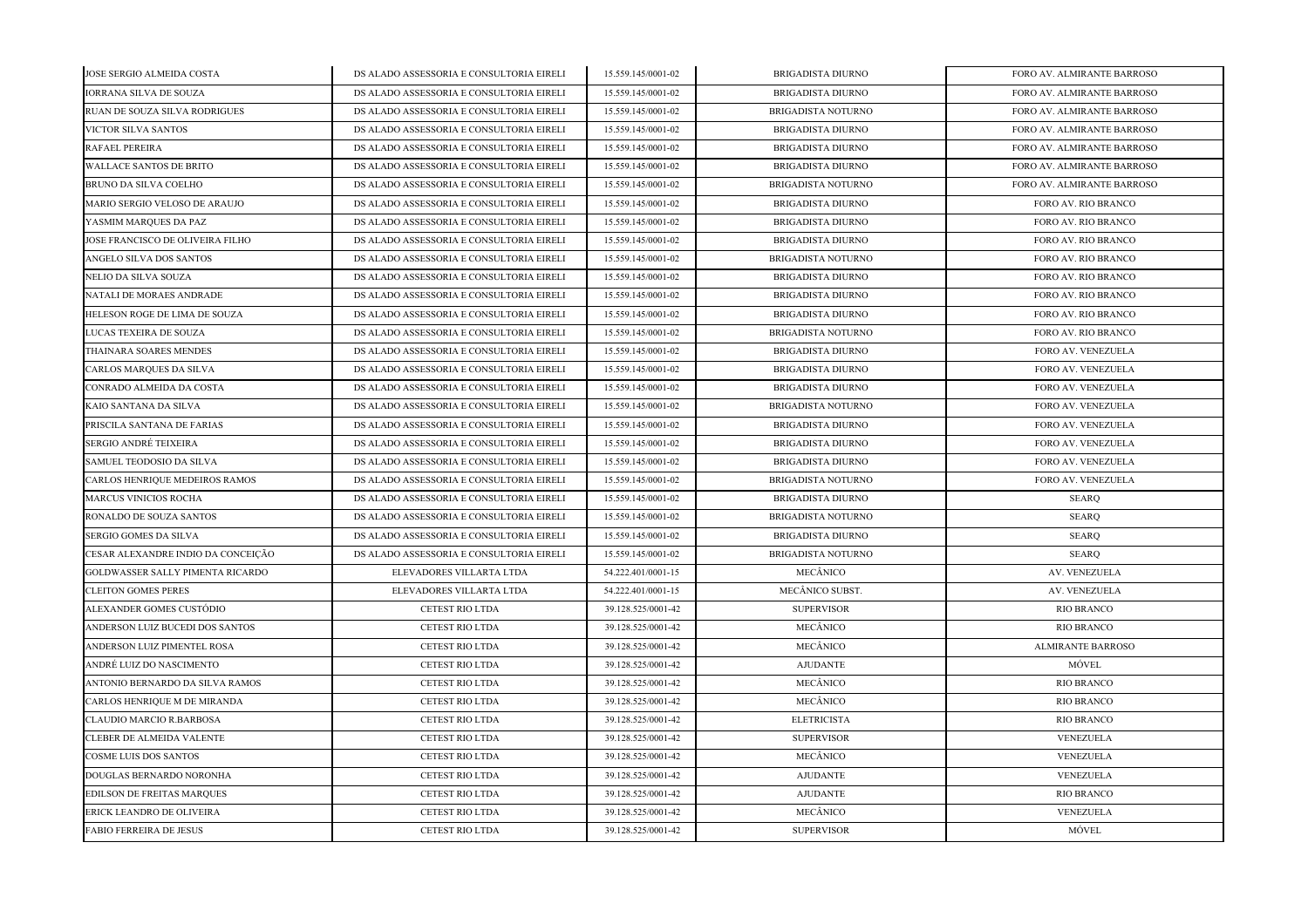| <b>FLAVIO DA SILVA</b>               | <b>CETEST RIO LTDA</b>       | 39.128.525/0001-42 | MECÂNICO               | <b>RIO BRANCO</b>                                   |
|--------------------------------------|------------------------------|--------------------|------------------------|-----------------------------------------------------|
| <b>GABRIEL GOMES MAURICIO</b>        | <b>CETEST RIO LTDA</b>       | 39.128.525/0001-42 | <b>AJUDANTE</b>        | MÓVEL                                               |
| <b>GENIVALDO PEREIRA DA SILVA</b>    | CETEST RIO LTDA              | 39.128.525/0001-42 | MECÂNICO               | <b>ALMIRANTE BARROSO</b>                            |
| GUILHERME SILVA ROCHA                | <b>CETEST RIO LTDA</b>       | 39.128.525/0001-42 | MECÂNICO               | MÓVEL                                               |
| HELIO VILLAÇA JUNIOR                 | <b>CETEST RIO LTDA</b>       | 39.128.525/0001-42 | <b>ELETRICISTA</b>     | VENEZUELA                                           |
| IGOR PINTO CABRAL                    | CETEST RIO LTDA              | 39.128.525/0001-42 | <b>AJUDANTE</b>        | VENEZUELA                                           |
| <b>IURE RICARDO SOTERO RODRIGUES</b> | <b>CETEST RIO LTDA</b>       | 39.128.525/0001-42 | <b>AJUDANTE</b>        | VENEZUELA                                           |
| JAIME AVILA DOS SANTOS               | CETEST RIO LTDA              | 39.128.525/0001-42 | <b>MECÂNICO FÉRIAS</b> | VENEZUELA                                           |
| JEAN DA CONCEIÇÃO                    | CETEST RIO LTDA              | 39.128.525/0001-42 | <b>AJUDANTE</b>        | <b>ALMIRANTE BARROSO</b>                            |
| JOAB DA SILVA AMARAL                 | CETEST RIO LTDA              | 39.128.525/0001-42 | <b>AJUDANTE</b>        | MÓVEL                                               |
| <b>JONAS DA SILVA CRUZ</b>           | <b>CETEST RIO LTDA</b>       | 39.128.525/0001-42 | <b>AJUDANTE</b>        | <b>VENEZUELA</b>                                    |
| LEONARDO FERNANDES DA SILVA BARROS   | <b>CETEST RIO LTDA</b>       | 39.128.525/0001-42 | MECÂNICO               | MÓVEL                                               |
| LUCAS FERREIRA GARCIA DE MATOS       | CETEST RIO LTDA              | 39.128.525/0001-42 | <b>AJUDANTE</b>        | <b>RIO BRANCO</b>                                   |
| LUCAS GOMES DA CRUZ                  | CETEST RIO LTDA              | 39.128.525/0001-42 | MECÂNICO - SUBST.      | VENEZUELA                                           |
| MARCELO DA PAIXÃO MORAES             | <b>CETEST RIO LTDA</b>       | 39.128.525/0001-42 | MECÂNICO               | MÓVEL                                               |
| MARCO ANTONIO LUIZ DE LIMA MARQUES   | <b>CETEST RIO LTDA</b>       | 39.128.525/0001-42 | MECÂNICO               | MÓVEL                                               |
| MARCOS FELIPE DA SILVA DE OLIVEIRA   | CETEST RIO LTDA              | 39.128.525/0001-42 | <b>AJUDANTE</b>        | <b>ALMIRANTE BARROSO</b>                            |
| PEDRO LUIZ SOUZA DE JESUS            | CETEST RIO LTDA              | 39.128.525/0001-42 | MECÂNICO               | MÓVEL                                               |
| RAFAEL DA SILVA DOMINGOS             | <b>CETEST RIO LTDA</b>       | 39.128.525/0001-42 | <b>AJUDANTE</b>        | MÓVEL                                               |
| SHALOM DO N. CAMPOS                  | CETEST RIO LTDA              | 39.128.525/0001-42 | <b>AJUDANTE</b>        | RIO BRANCO                                          |
| WELLINGTON COSTA CONDE MATHEUS       | <b>CETEST RIO LTDA</b>       | 39.128.525/0001-42 | <b>AJUDANTE</b>        | RIO BRANCO                                          |
| CARLOS EDUARDO GUIMARÃES DOS SANTOS  | ELETRODATA ENGENHARIA EIRELI | 16.099.194/0001-64 | <b>BOMBEIRO FÉRIAS</b> | NÚCLEO 1 -VENEZUELA                                 |
| CARLOS MAGNO PACHECO DOS SANTOS      | ELETRODATA ENGENHARIA EIRELI | 16.099.194/0001-64 | <b>SERRALHEIRO</b>     | NÚCLEO $1, 2E$ 3                                    |
| <b>CLAUDIO RODRIGUES NUNES</b>       | ELETRODATA ENGENHARIA EIRELI | 16.099.194/0001-64 | <b>SUPERVISOR</b>      | NÚCLEO 1                                            |
| DANIEL DA MATTA                      | ELETRODATA ENGENHARIA EIRELI | 16.099.194/0001-64 | PEDREIRO               | NÚCLEO 3                                            |
| EDSON CARLOS DE BARROS CIRNE         | ELETRODATA ENGENHARIA EIRELI | 16.099.194/0001-64 | <b>SUPERVISOR</b>      | NÚCLEO 3                                            |
| EDUARDO DO NASCIMENTO FERNANDEZ      | ELETRODATA ENGENHARIA EIRELI | 16.099.194/0001-64 | AUX. MANUT.            | NÚCLEO 1.2 E 3                                      |
| EDVALDO GUIMARÃES LIMA               | ELETRODATA ENGENHARIA EIRELI | 16.099.194/0001-64 | <b>GESSEIRO</b>        | NÚCLEO $1, 2$ E 3                                   |
| FELIPE CASSIANO DE SOUZA ARAUJO      | ELETRODATA ENGENHARIA EIRELI | 16.099.194/0001-64 | <b>BOMBEIRO FÉRIAS</b> | NÚCLEO 1 R.BRANCO/ALMIRANTE/<br><b>CAMPO GRANDE</b> |
| FRANCISCO JORGE PEDROSA              | ELETRODATA ENGENHARIA EIRELI | 16.099.194/0001-64 | AUX. MANUT.            | NÚCLEO 1                                            |
| GIOVANE COITINHO DA SILVA            | ELETRODATA ENGENHARIA EIRELI | 16.099.194/0001-64 | PEDREIRO SUBST.        | NÚCLEO 1                                            |
| JORGE LUIS SANTOS                    | ELETRODATA ENGENHARIA EIRELI | 16.099.194/0001-64 | <b>BOMBEIRO</b>        | NÚCLEO 1 (VENEZUELA/EQUADOR/ S.CRISTÓVÃO)           |
| JOSÉ SOARES MAIA                     | ELETRODATA ENGENHARIA EIRELI | 16.099.194/0001-64 | <b>SUPERVISOR</b>      | NÚCLEO 2                                            |
| JOSIEL PINHO DE PAULA                | ELETRODATA ENGENHARIA EIRELI | 16.099.194/0001-64 | <b>BOMBEIRO SUBST.</b> | NÚCLEO 1 (RIO BRANCO/ALMIRANTE) E VENEZUELA         |
| MAGNO DE OLIVEIRA ALMEIDA            | ELETRODATA ENGENHARIA EIRELI | 16.099.194/0001-64 | <b>BOMBEIRO</b>        | NÚCLEO 3 (N. FRIBURGO, TERESÓPOLIS)                 |
| MANOEL MESSIAS DA SILVA FILHO        | ELETRODATA ENGENHARIA EIRELI | 16.099.194/0001-64 | <b>BOMBEIRO</b>        | NÚCLEO 2 (S.J. MERITI, N. IGUAÇU,D.CAXIAS)          |
| MÁRIO MARQUES OLIVEIRA               | ELETRODATA ENGENHARIA EIRELI | 16.099.194/0001-64 | <b>BOMBEIRO</b>        | NÚCLEO 3 (MACAÉ, S. PEDRO D'ALDEIA)                 |
| MAURÍLIO SANTOS ROCHA                | ELETRODATA ENGENHARIA EIRELI | 16.099.194/0001-64 | <b>BOMBEIRO</b>        | NÚCLEO2 (PETRÓPOLIS, TRÊS RIOS, MAGÉ)               |
| PEDRO JOSÉ GLORIA DA SILVA           | ELETRODATA ENGENHARIA EIRELI | 16.099.194/0001-64 | <b>BOMBEIRO</b>        | NÚCLEO3 (CAMPOS, ITAPERUNA)                         |
| ROBERTO DO ESPÍRITO SANTO            | ELETRODATA ENGENHARIA EIRELI | 16.099.194/0001-64 | AUX. MANUT.-LICENÇA    | NÚCLEO 3                                            |
| RONALDO JOSÉ DE SOUZA                | ELETRODATA ENGENHARIA EIRELI | 16.099.194/0001-64 | <b>BOMBEIRO</b>        | NÚCLEO2<br>(V.REDONDA/RESENDE/B. PIRAÍ)             |
| VITOR MARINS DO ESPIRITO SANTO       | ELETRODATA ENGENHARIA EIRELI | 16.099.194/0001-64 | AUXILIAR MANUT. SUBST. | NÚCLEO 3                                            |